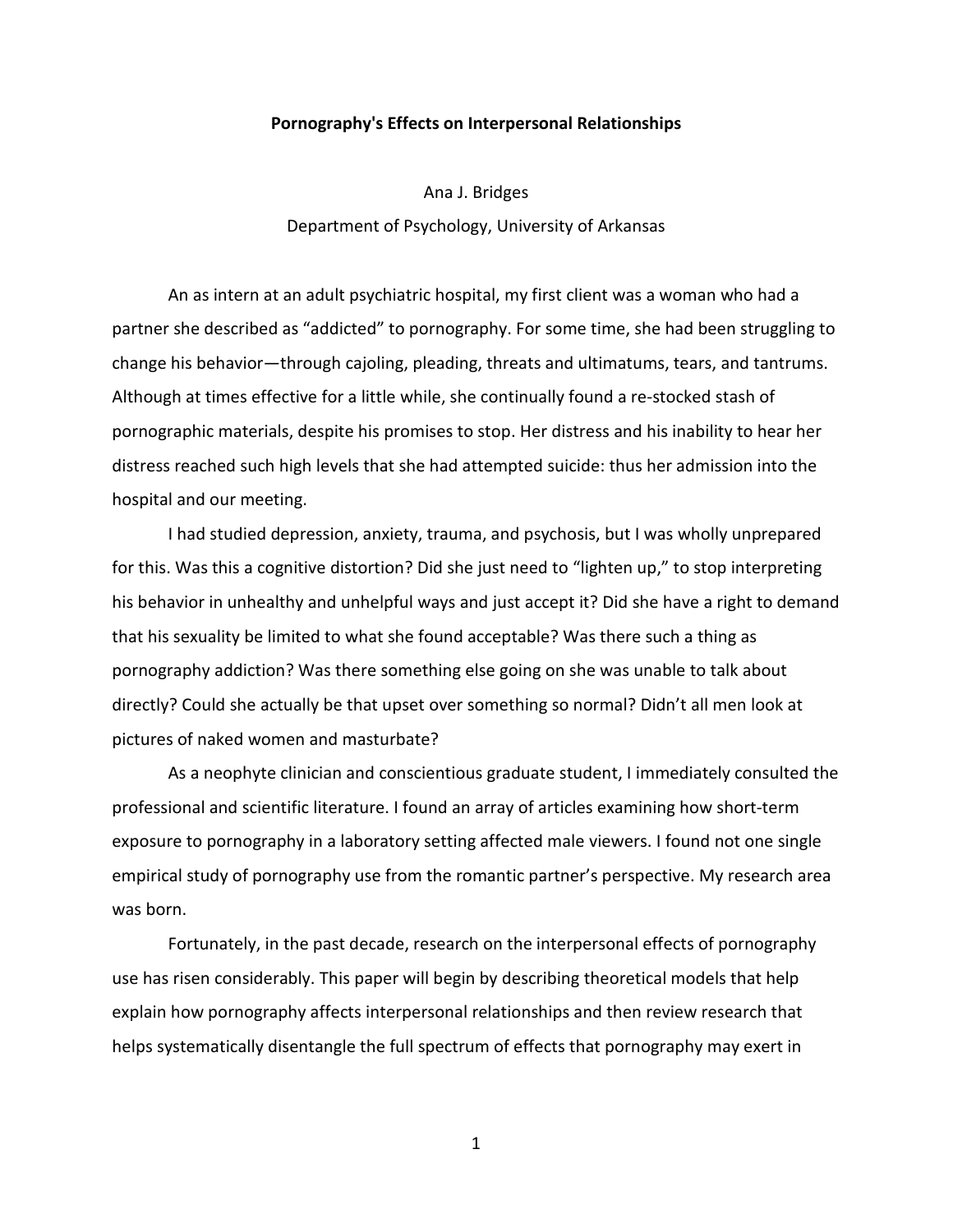interpersonal relationships. Although I will be focusing primarily on romantic relationships, these results often extend to parental, work, and peer relations.

Several theories exist for how pornography affects consumers and others. We will look at the imitation, social learning, sexual script, permission-giving beliefs, perception of social norms, and cultural climate models.

#### **Models of Pornography's Effects**

*Imitation Model*. The simplest is the *imitation model*. It theorizes that consumers imitate what they have seen. There is some indirect and qualitative support for such a theory, $1$  but it is grossly inadequate. Most users do not commit the abuses they see in the pornography. This model ignores the complexities of the relationship between media and individual behavior and suggests that consumers of pornography are uncritical automatons. Critics of anti-pornography efforts have repeatedly focused on this model for their attacks, stating that consumers are aware of the difference between fantasy and reality.<sup>[2](#page-1-1)</sup>

This has implications for public policy If this model was the only or even the primary mechanism by which pornography affected users, limiting access or even banning pornography would clearly be indicated. However, the evidence does not support such a simplistic mechanism.

*Social Learning Model*. A slightly more complex theory, this model posits that people learn through observation, but that only behaviors that are rewarded are likely to be imitated.<sup>[3](#page-1-2)</sup> Thus, if a pornographic depiction shows a man overpowering a woman sexually, when she initially refuses such advances but eventually invites them and derives pleasure from them (a script for what is called the "rape myth"<sup>[4](#page-1-3)</sup>), the viewer learns that overpowering women sexually leads to sexual rewards both for himself and his partner, and he is then more likely to imitate the behavior. Research has continually demonstrated that the combination of sexual arousal and violence results in more misogynist attitudes and behaviors than depictions of violence

Silbert and Pines (1984).

<span id="page-1-1"></span><span id="page-1-0"></span> $2$  Loftus, (2002).

<span id="page-1-2"></span> $3$  Albert Bandura, (1967).

<span id="page-1-3"></span> $<sup>4</sup>$  Bauserman, (1996).</sup>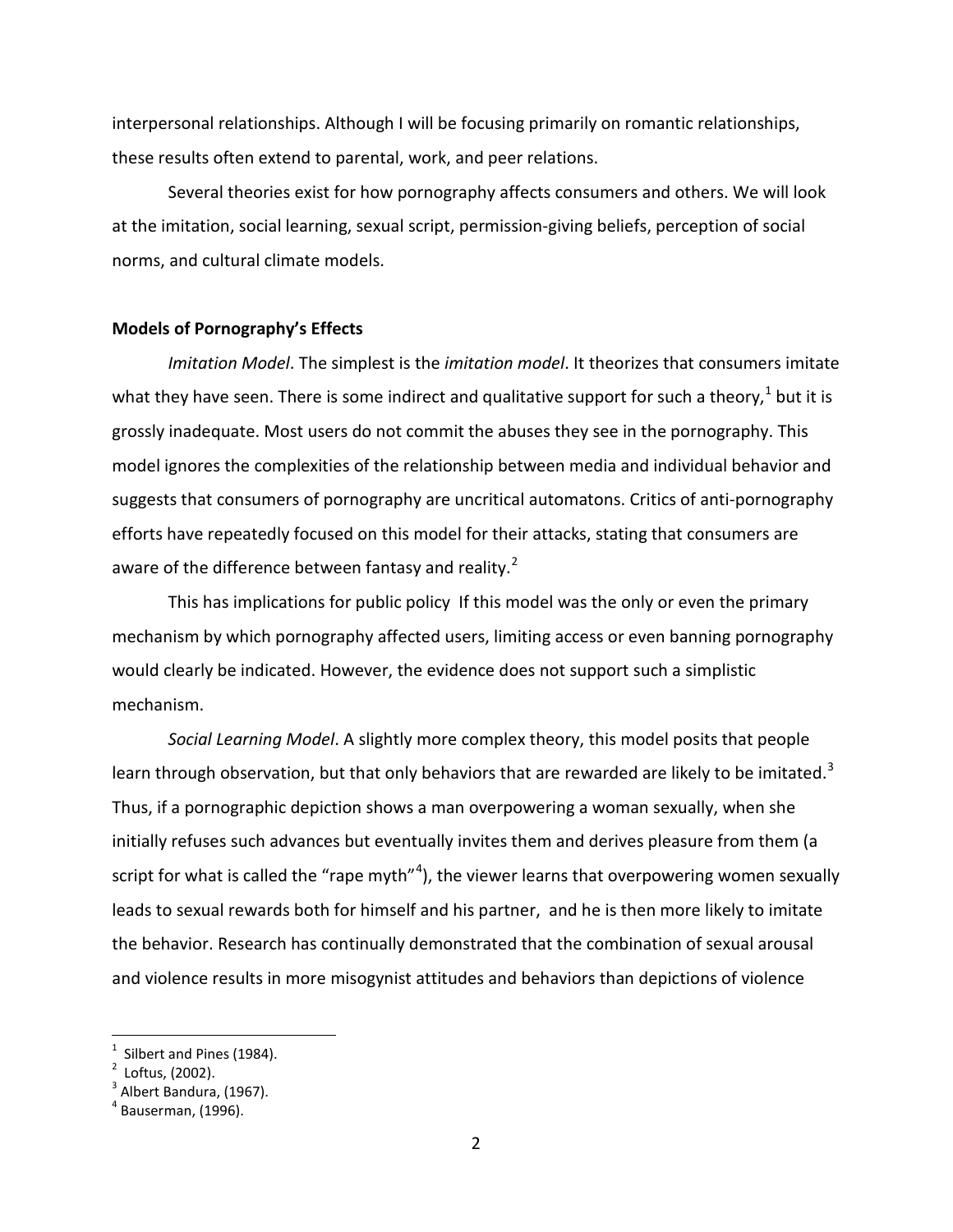against women or sexually explicitness alone.<sup>[5](#page-2-0)</sup> However, as with the imitation model, this model is limited in its ability to explain the discrepancy between widespread and common use of pornographic materials and relatively low rates of overt sexual violence.<sup>[6](#page-2-1)</sup>

This implication for public policy of the social learning model rest on both individual media consumers and media producers. Individuals, such as parents, may need to monitor the media they or their children consume to avoid depictions wedding violence and sexuality. On the other hand, regulatory bodies such as the Federal Communications Commission (FCC) may seek to ban such media from public sale. In fact, countries such as England and Australia have made it illegal to sell or possess violent pornography<sup>[7](#page-2-2)</sup>.

# **Sexual Scripts**

*Sexual Script Model*. A more general version of both models is *sexual script theory.*  Scripts are memory structures that provide information and rules for behaving. They evolve over time and with repeated exposure to a set of stimuli or with repetition of particular behaviors.<sup>[8](#page-2-3)</sup> For example, people develop scripts for how to behave in a public library, a football game, or when stopped by a police officer for speeding.

Pornography's scripts emphasize culturally accepted beauty standards, the idea of the constant sexual availability and insatiable sexual appetites of men and women, the excitement of sexual novelty, and sex outside of a primary romantic relationship.<sup>[9](#page-2-4)</sup> It rarely includes affection, intimate relationships, expressions of love, and it often involves men ejaculating outside of a woman's body while she expresses orgasmic pleasure. Frequently, pornography lacks foreplay and afterplay: the focus on sexual penetration is so pervasive that caressing, kissing, or cuddling are minimized or eliminated.<sup>[10](#page-2-5)</sup>

As scripts for sexual intimacy with a real life partner, these nearly always fall short. Sometimes a partner is too tired or too ill to desire sex. Sometimes the comforts of a routine

<span id="page-2-0"></span>Malamuth, (1984).

 $<sup>6</sup>$  Kimmel and Linders, (1996).</sup>

<span id="page-2-2"></span><span id="page-2-1"></span><sup>&</sup>lt;sup>7</sup> [http://news.bbc.co.uk/2/hi/uk\\_news/england/berkshire/7851346.stm;](http://news.bbc.co.uk/2/hi/uk_news/england/berkshire/7851346.stm) McKee, 2005

<span id="page-2-3"></span><sup>8</sup> Lakshmi-Ratan and Lyer (1988).

<span id="page-2-4"></span> $<sup>9</sup>$  Brosius et al.(1993).</sup>

<span id="page-2-5"></span> $10$  Mosher and Maclan, (1994).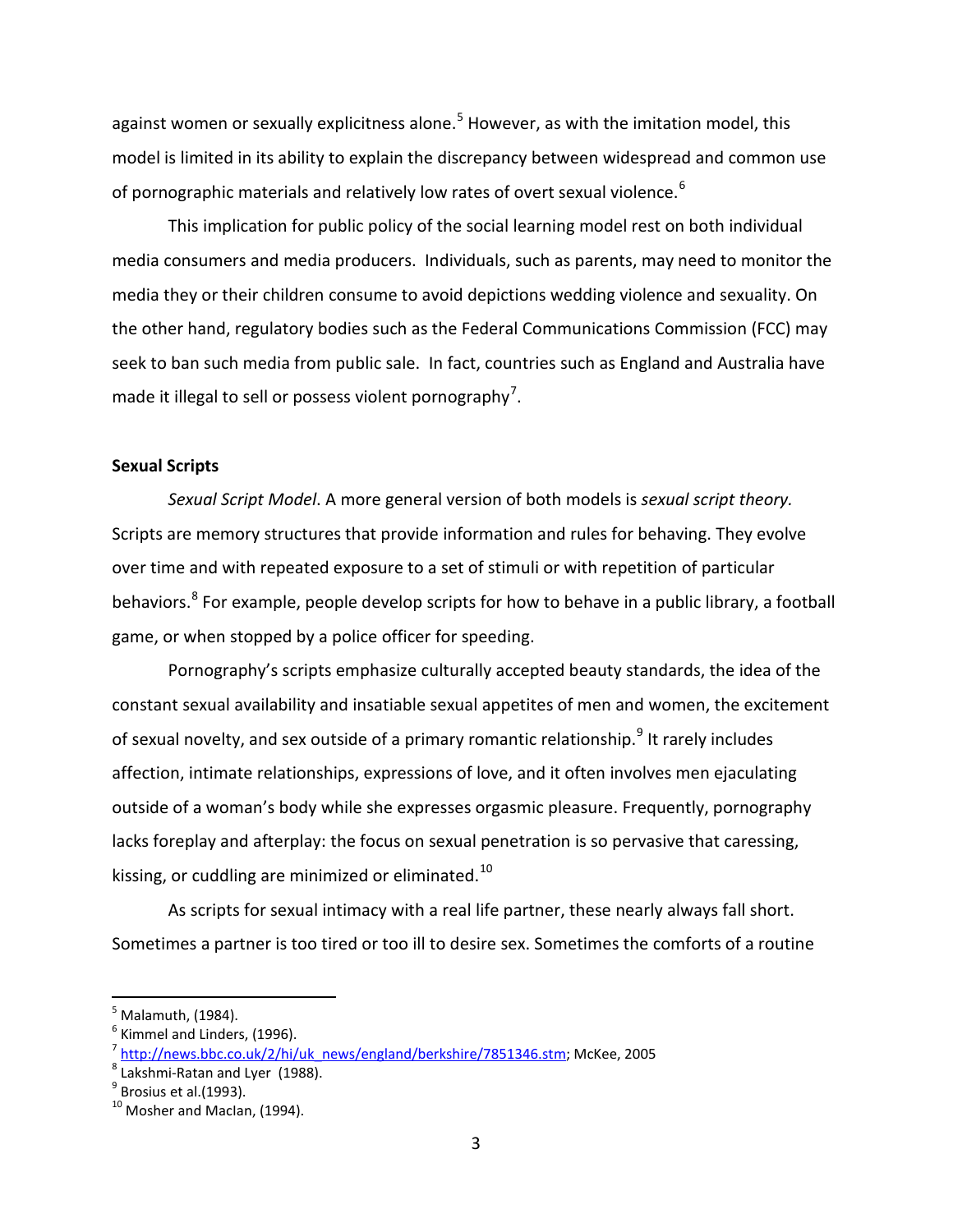sexual encounter are precisely what one desires. Sometimes we feel unattractive. And sometimes, although one hates to admit it, we prefer hurried sex, before the kids' Saturday morning cartoon finishes. Furthermore, real life requires the capacity to switch mental gears so that we desire sex despite last night's argument over hanging up wet towels and having seen one another pass gas. Unlike a movie, these awkward moments are not edited out of life. They are the very fabric that creates intimacy. It is not surprising, then, that learning about gender roles through pornography's unrealistic portrayals leads to reduced sexual and relational satisfaction.<sup>[11](#page-3-0)</sup>

But this is not pornography's most disturbing script. A recent content analysis of fifty best-selling adult videos revealed a grim "reality" characterized by inequality and violence.<sup>[12](#page-3-1)</sup> Nearly half of the 304 scenes analyzed contained verbal aggression, while over 88% showed physical aggression. Seventy percent of aggressive acts were perpetrated by men, and 87% of the acts were committed against women. By far the victims' most common responses were pleasure or neutrality. Fewer than 5% of the aggressive acts provoked a negative response from the victim, including flinching and requests to stop. This pornographic "reality" was further highlighted by the relative infrequency of more positive behaviors, such as verbal compliments, embracing, kissing, or laughter.

The importance of the sexual scripts usually seen in pornography may explain why women are more likely to respond negatively to "conventional" pornography compared to men.<sup>[13](#page-3-2)</sup> Women consumers are likely to react negatively to the scripts just described. If this is the case, pornography that better adheres to women's romantic and sexual scripts ought to be better received, and "femme pornography" (made by women for women) should produce greater sexual arousal and more positive affect in women, since it focuses less on the genitals and male pleasure, and more on slower, sensual sexual pleasures and relationships.

One study found that men liked both types and that both increased their post-viewing sexual activity (both solitary and otherwise), while women were more disgusted by

<sup>11&</sup>lt;br><sup>11</sup> Shapiro and Kroeger, (1991).

<span id="page-3-1"></span><span id="page-3-0"></span> $12$  Wosnitzer and Bridges (2007).

<span id="page-3-2"></span> $^{13}$  Pornography of the sort analyzed by Brosius and colleagues (1993) and Wosnitzer and Bridges (2007).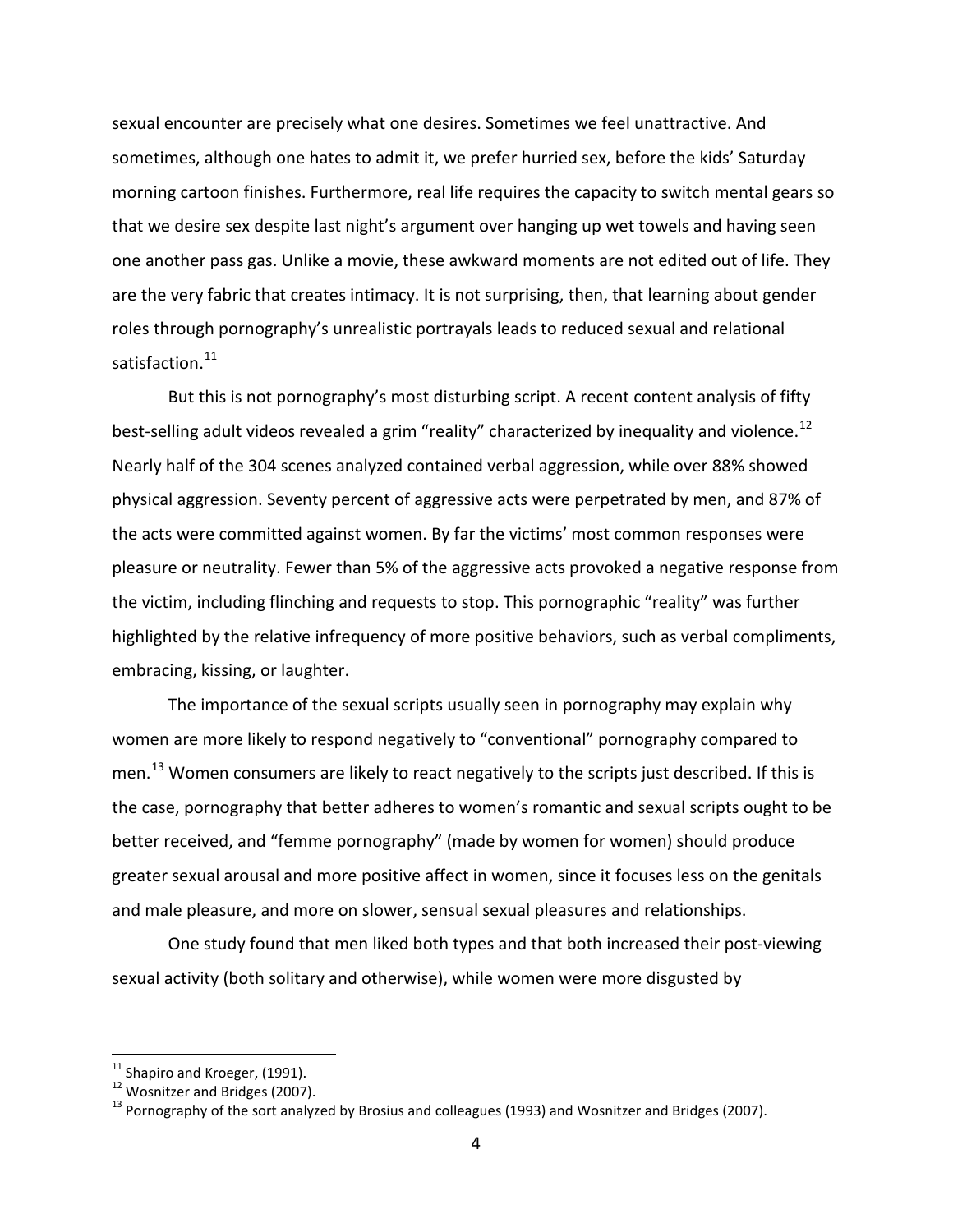conventional pornography but more aroused and less negative about femme pornography.<sup>[14](#page-4-0)</sup> They engaged in higher levels of sexual intercourse, though not of masturbation, following exposure to femme videos.

These two models also have implications for policy. If they help explain how pornography exerts its effects on users, efforts should be aimed at limiting production and consumption of pornographic materials that reward aggression and violence against others. Sexually explicit materials that promote egalitarian depictions of erotic encounters would be preferred.

## **Two Other Models**

Two other cognitive models of pornography's effects on users, both drawn from the alcohol and substance abuse literature,<sup>[15](#page-4-1)</sup> merit discussion. Cognitive models focus on internal thoughts and beliefs or interpretations of stimuli that then drive behavior. They explain why the same event can have very different meanings for different people—why, for example, one woman may encourage her partner's pornography use while another is completely devastated.[16](#page-4-2)

*Permission-Giving Beliefs Model.* The first of these models refers to thoughts that rationalize behavior.<sup>[17](#page-4-3)</sup> Pornography users may tell themselves that the women clearly enjoy what they are doing and are not harmed by it (many pornographic DVDs include bloopers and deleted scenes that reinforce this belief), or that using pornography is much better than seeking out women for affairs.

Interestingly, my own research suggests that female partners of male pornography users utilize similar permission-giving beliefs. For example, many women report thinking that their partner's behavior is preferable to his having a real-life affair, that all men view pornography, and that it is a relief at times that her partner does not turn solely to her to fulfill his frequent sexual demands.<sup>[18](#page-4-4)</sup>

<sup>&</sup>lt;sup>14</sup> Mosher and MacIan (1994).

<span id="page-4-2"></span><span id="page-4-1"></span><span id="page-4-0"></span><sup>&</sup>lt;sup>15</sup> Newman & Ratto, 1999)

<sup>&</sup>lt;sup>16</sup> Bridges, Bergner, & Hesson-McInnis, 2003)

<span id="page-4-3"></span><sup>17</sup> Layden, 2008; Loftus, 2002)

<span id="page-4-4"></span> $18$  Bridges et al. (2003).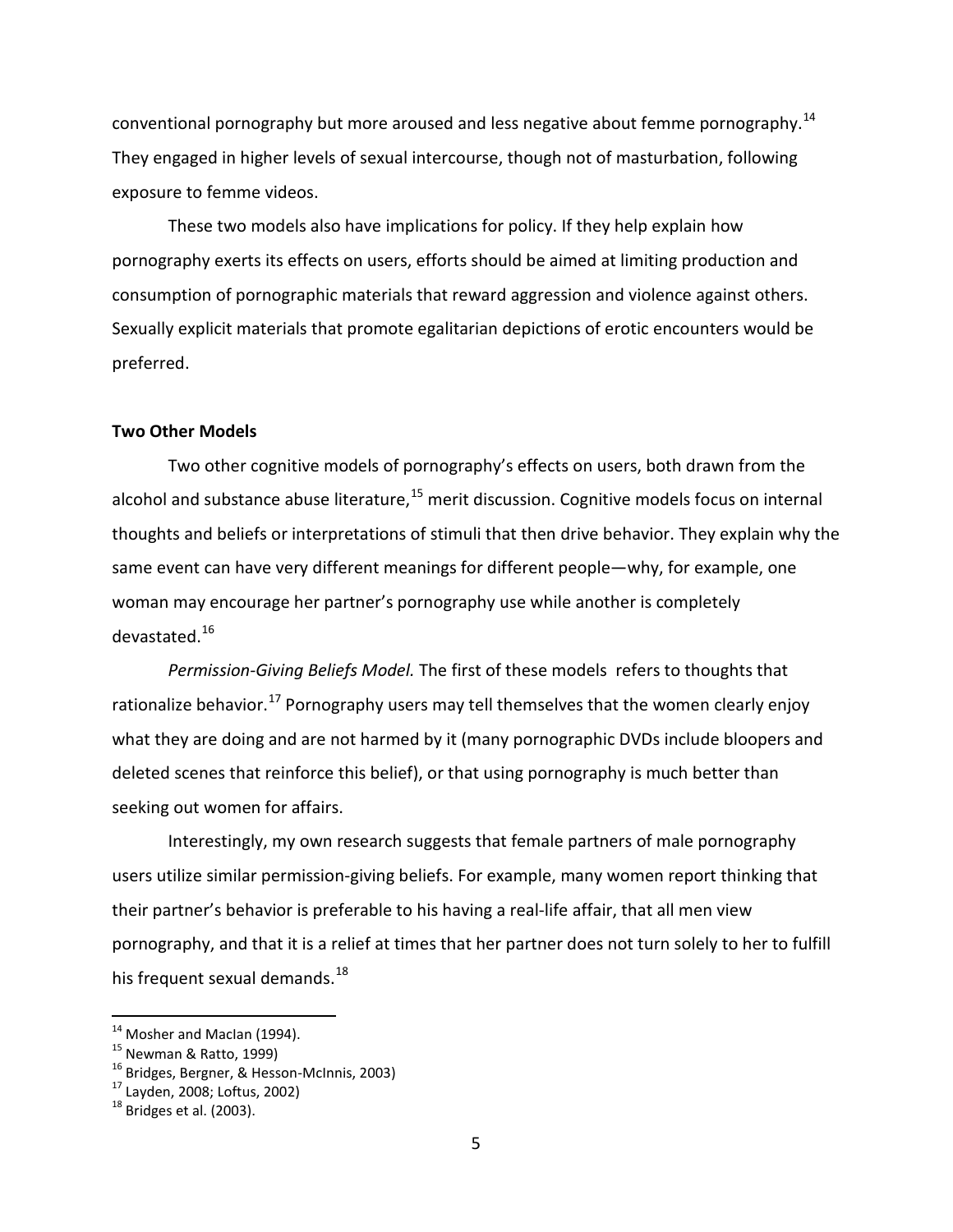*Perceptions of Social Norms Model.* This model describes how the heavy use of pornography skews the users' perception of what is normal (that is, what the average person does), so that they are unable to recognize just how uncommon their own behavior is. Heavy use normalizes this use and leads to over-estimation of how frequently certain sexual activities are actually practiced. Adolescent boys with higher consumption rates of pornography are more likely than others to engage in anal and group sex and to report "hook ups" (having sexual relations with a friend who is not a romantic partner).<sup>[19](#page-5-0)</sup>

In using cognitive models to decide policy, the downside is that they place the problem, and therefore its solution, firmly inside the individual. Although community-wide campaigns with corrective educational information may attempt to change social norms, the proposed mechanism of change remains at the level of the individual's thoughts.<sup>[20](#page-5-1)</sup>

## **Cold and Hot States**

One important implication of the cognitive models is that each relies on the rational choice of the consumer: the viewer chooses to behave in a way that has been previously modeled and reinforced by adult films, or provides permission-giving thoughts that serve to neutralize other thoughts that may turn him away from pornography. The user may be following a scripted cognitive map of how to behave in sexual situations, or rationally be considering how normative his behavior may be. Treatment relies on appeals to a more rational mind: one that asks the pornography user to weigh carefully his values and possible long-term consequences for behavior, and then make a choice.

However, in a clever study, behavioral economists at MIT demonstrated that these "cold," rational choices are different from those we may make while in a "hot" or aroused state. $^{21}$  $^{21}$  $^{21}$  College men were asked to answer questions about sexual interests and behaviors while in a "cold" state of mind (simply reading the questions) or in a "hot" state of mind (while masturbating to pornographic pictures). They were asked about risky sexual behavior; sexual arousal, including whether they found elderly women, young girls, or shoes sexually arousing;

<span id="page-5-0"></span><sup>&</sup>lt;sup>19</sup> Häggström-Nordin et al. (2005).

<span id="page-5-1"></span><sup>&</sup>lt;sup>20</sup> Perkins (2002; Schultz, Nolan, Cialdini, Goldstein, and Griskevicius (2007).

<span id="page-5-2"></span> $21$  Ariely & Loewenstein, 2006)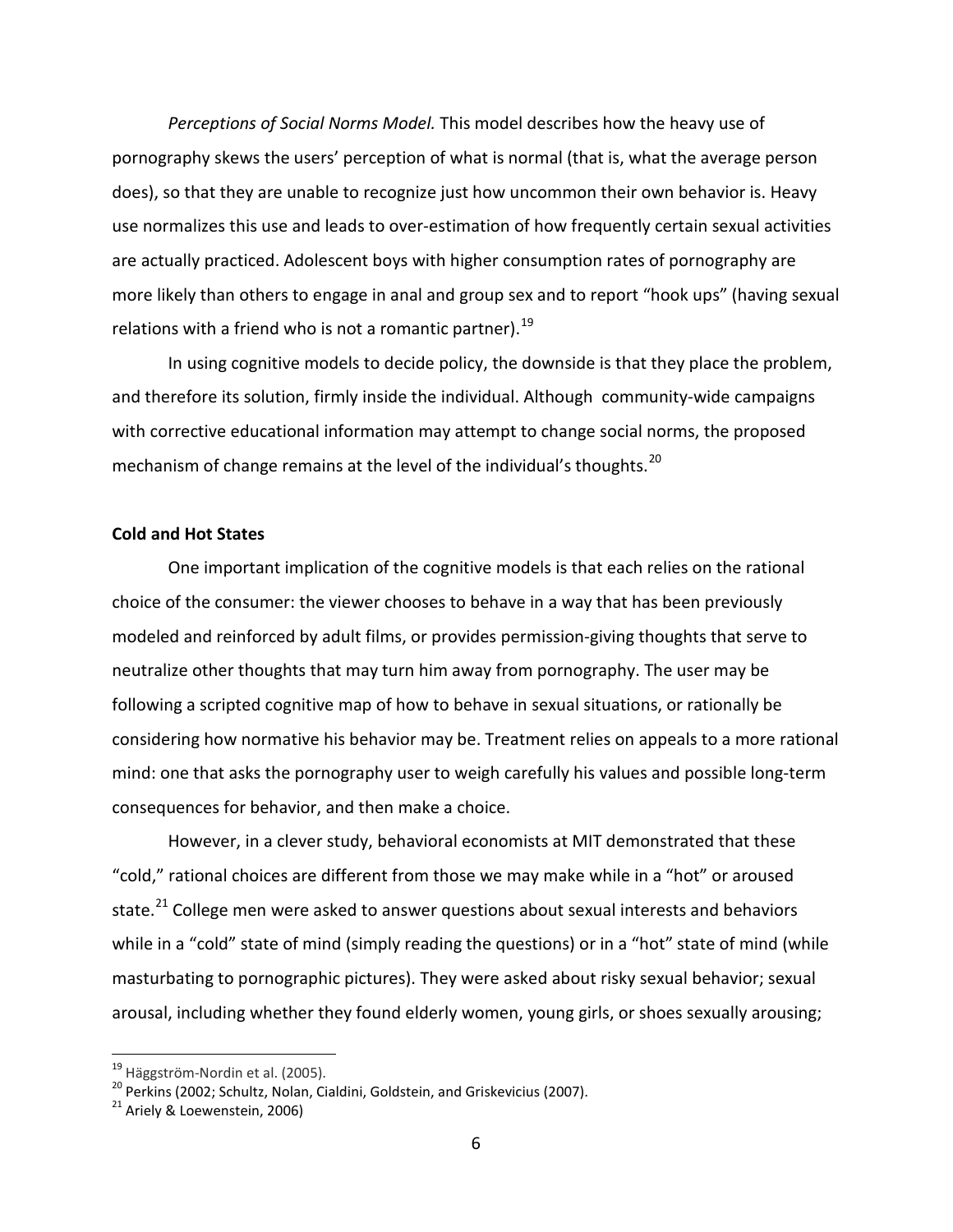sexual behavior, including their interest in slapping someone during sex, bondage, or in engaging in anal sex or bestiality; and sexual violence, including their willingness to coerce someone in order to have sex.

During the aroused state, they were significantly more likely to report behaviors, people, and objects as sexually arousing and increased willingness to both engage in the behaviors and to use coercive methods to obtain sex. The only two items arousal did not affect were their willingness to have sex with other men and their interest in having sex with the lights on.

This study points to an important consideration when planning interventions for pornography users: what is wholeheartedly and earnestly promised in a cold state will not readily translate into real behavior change while in an aroused state. It may be preferable to have people practice behaviors in the same physiological state that they will be experiencing when expected to perform them.

#### **A More Comprehensive Model**

*Cultural Climate Model.* A more comprehensive model for understanding the effects of pornography on interpersonal relationships considers larger contextual and societal factors rather than the way individuals interact with pornographic media. The *cultural climate model*  states that pornography contributes to an environment in which violence toward women becomes acceptable, but that the broader environment itself contains what can be called "pornography norms."<sup>[22](#page-6-0)</sup> These effects are seen not only in men's perceptions of women, but in women's own perceptions of themselves.

Theoretically, exposure to pornography results in reduced self-esteem and body image satisfaction, increased sense of vulnerability to violence, and an increased sense of defenselessness in women, and in men in reward for displays of hyper masculinity and trivializing or excusing violence against women. Partial support for this has been found in the psychological literature,<sup>[23](#page-6-1)</sup> but pornographic norms for gender relationships and sexuality infuse many other forms of media, such as music videos, reality television shows, even children's toys.

<span id="page-6-0"></span><sup>&</sup>lt;sup>22</sup> Krafka, Linz, Donnerstein, and Penrod (1997).

<span id="page-6-1"></span> $23$  Krafka et al. (1997).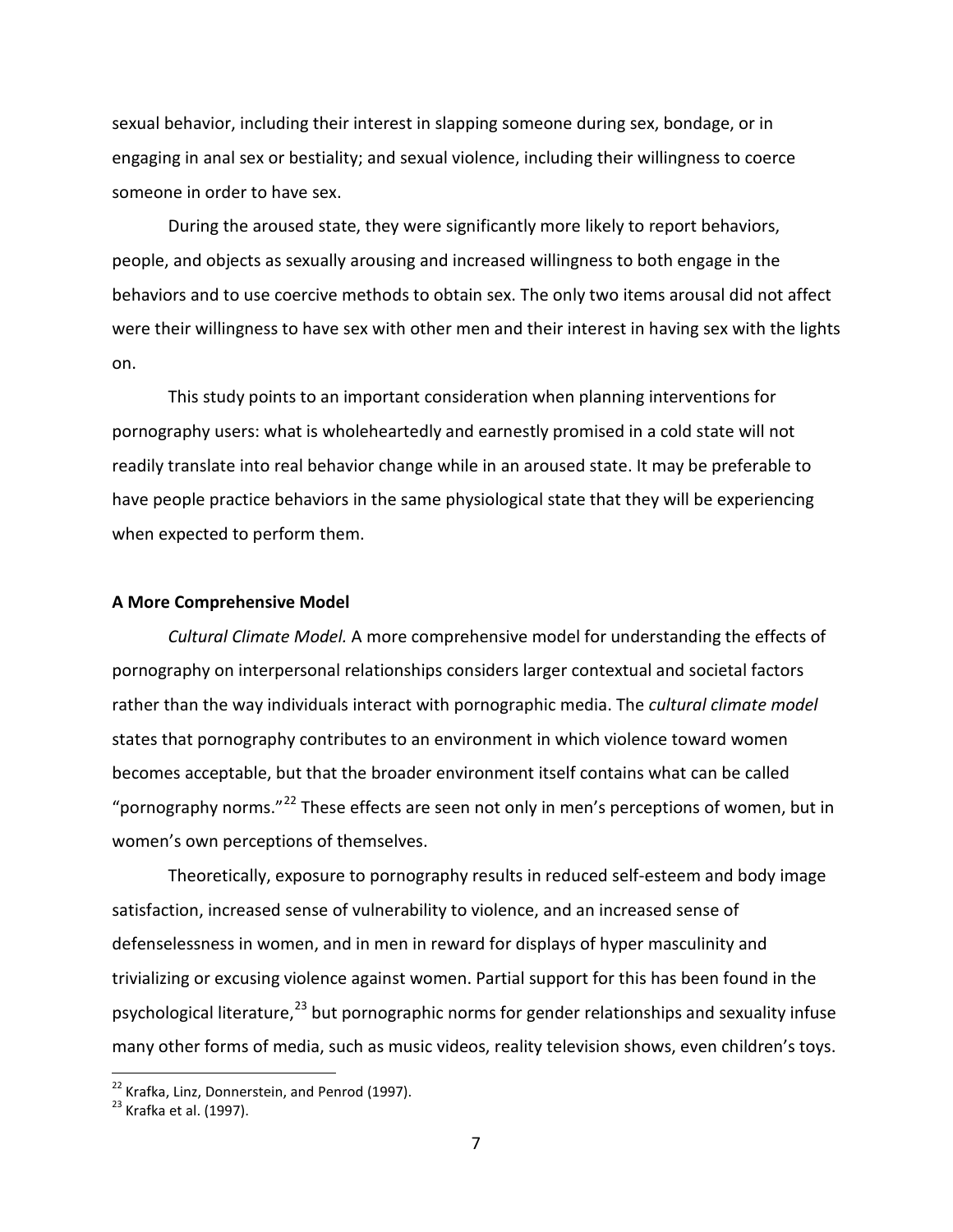Thus, it becomes difficult to distinguish pornography's specific effects from those of the general climate of gender inequality in a pornified culture.<sup>[24](#page-7-0)</sup>

Interestingly, some research suggests that whatever relationship may appear to exist between consumption of pornography and violence against women is better thought of as a relationship that is supported by general social acceptability of violence as a whole, with sexual violence being but one of many types. One study of circulation rates of pornographic magazines and incidents of sexual assault found that an initial positive relationship was made non-significant with the inclusion of a measure of approval of violence in general.<sup>[25](#page-7-1)</sup> Such findings support the cultural climate theory.

The American Psychological Association has already spoken of the negative effects of a more sexualized culture on girls.<sup>[26](#page-7-2)</sup> Studies have repeatedly demonstrated that higher exposure to sexualized imagery and pornography is associated with earlier initiation of sexual activity, increased sexual risk-taking behavior, and increasingly tolerant attitudes toward sexual promiscuity.[27](#page-7-3) Similarly, more frequent viewing of pornographic videos is associated with higher engagement in anal sex, group sex, and hook-ups.  $^{28}$  $^{28}$  $^{28}$ 

*Third Person Effects.* An important consideration when speaking with the public about the effects of pornography is the empirical finding that people are significantly more likely to perceive others as being susceptible to media influences while simultaneously believing that they are immune.<sup>[29](#page-7-5)</sup> Thus, public education must include both information about how pornography exerts its effects and information about this perceptual bias so that people are not so quick to dismiss the educational message.

This model is akin to the radical feminist sociopolitical position: it advocates for widespread cultural change in how sexuality is constructed. A simple ban on certain materials would be insufficient, since pornography norms are infused throughout the culture. Instead, new models of healthy sex and gender relationships are required, models that do not view sex

<span id="page-7-0"></span><sup>&</sup>lt;sup>24</sup> Paul (2005).

<span id="page-7-1"></span> $^{25}$  Baron and Straus (1984).

<span id="page-7-2"></span><sup>26</sup> APA (2007).

<span id="page-7-3"></span> $27$  Wingood et al. (2001).

<span id="page-7-4"></span><sup>&</sup>lt;sup>28</sup> Häggström-Nordin et al. (2005).

<span id="page-7-5"></span><sup>&</sup>lt;sup>29</sup> Häggström-Nordin et al. (2005).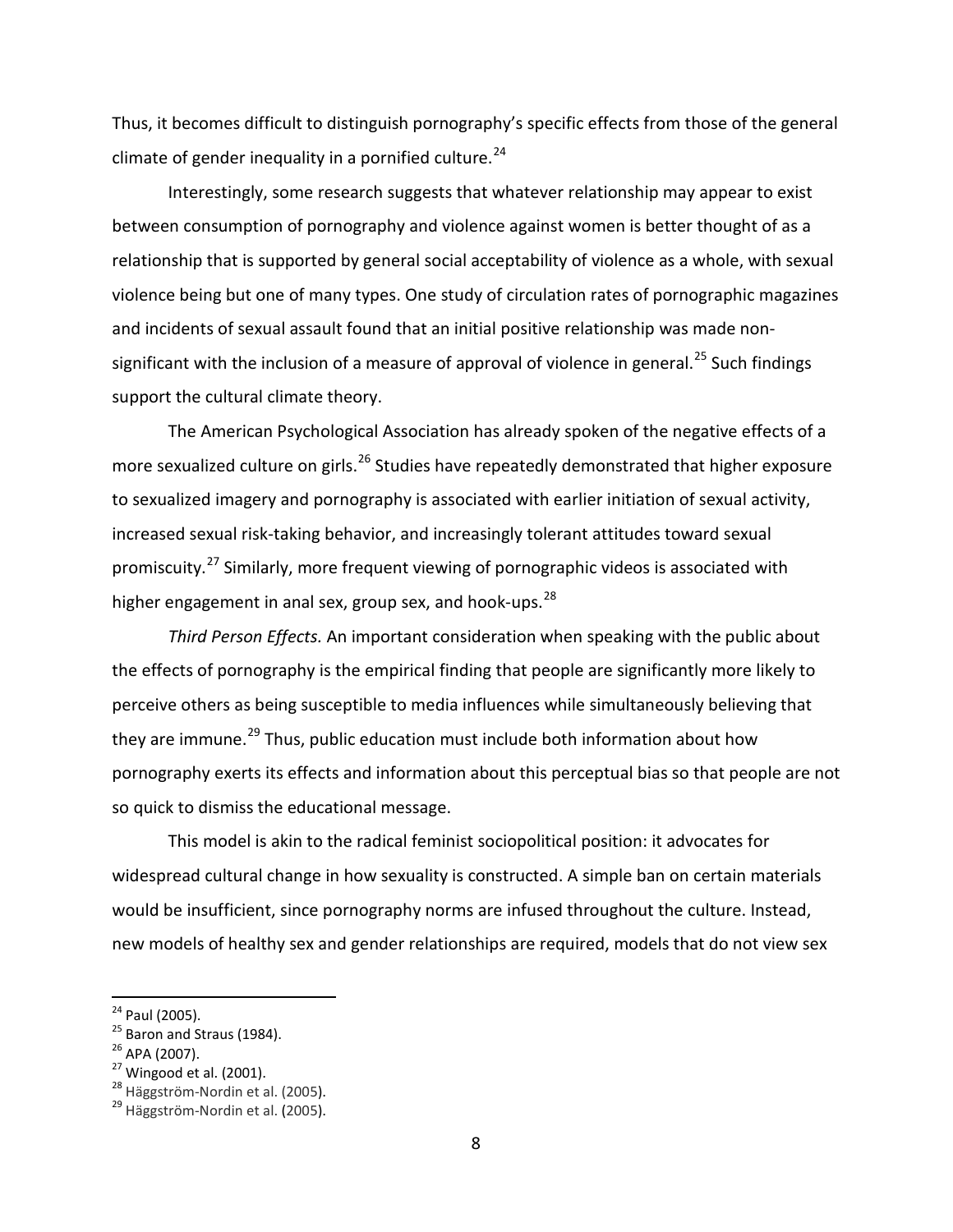appeal as narrowly defined by physical looks, where a person's worth is determined by more than just sexual behavior, where sexuality is expressed between consenting beings, each with the freedom to choose this activity over another. In these new models of healthy sex, people are not reduced to sexual objects, valued only insofar as they can sexually service one another.

# **The Interpersonal Effects of Exposure**

Having described the theoretical models that help explain how pornography affects interpersonal relationships, I now turn to the research that helps us understand pornography's effects on interpersonal relationships. Among the effects of the use of pornography are an increased negative attitude to women, decreased empathy for victims of sexual violence, a blunted affect, and an increase in dominating and sexually-imposing behavior.

*Pornography increases negative attitudes to women*. Media depicting women as objects, existing for male sexual pleasure, and as subordinates, negatively affect the users' attitudes and behaviors toward women. Studies have examined the impact of pornography on attitudes of gender roles. One study of male college students found that their use of erotic material (sexually explicit materials that were non-violent and non-degrading) did not affect their attitudes toward women.<sup>[30](#page-8-0)</sup> However, their use of pornographic materials (sexually explicit materials that included coercion or violence) was (though the effect was small) positively correlated with beliefs that women should occupy more gender-defined, traditional roles, should be less independent than men, drink and swear less, exhibit less interest in sexual behaviors, and maintain more traditional roles in marriages.

The results have direct implications for romantic relationships. Men who consume pornography may expect their partners to occupy traditional female roles and be less assertive. This restriction could lead to increased dissatisfaction among their partners.

# **Decreased Empathy, Blunted Affect**

*Pornography decreases empathy for victims of sexual violence.* Another study of college men found that after repeated exposure to one of three film types (graphically violent sexual

<span id="page-8-0"></span><sup>&</sup>lt;sup>30</sup> Garcia (1986).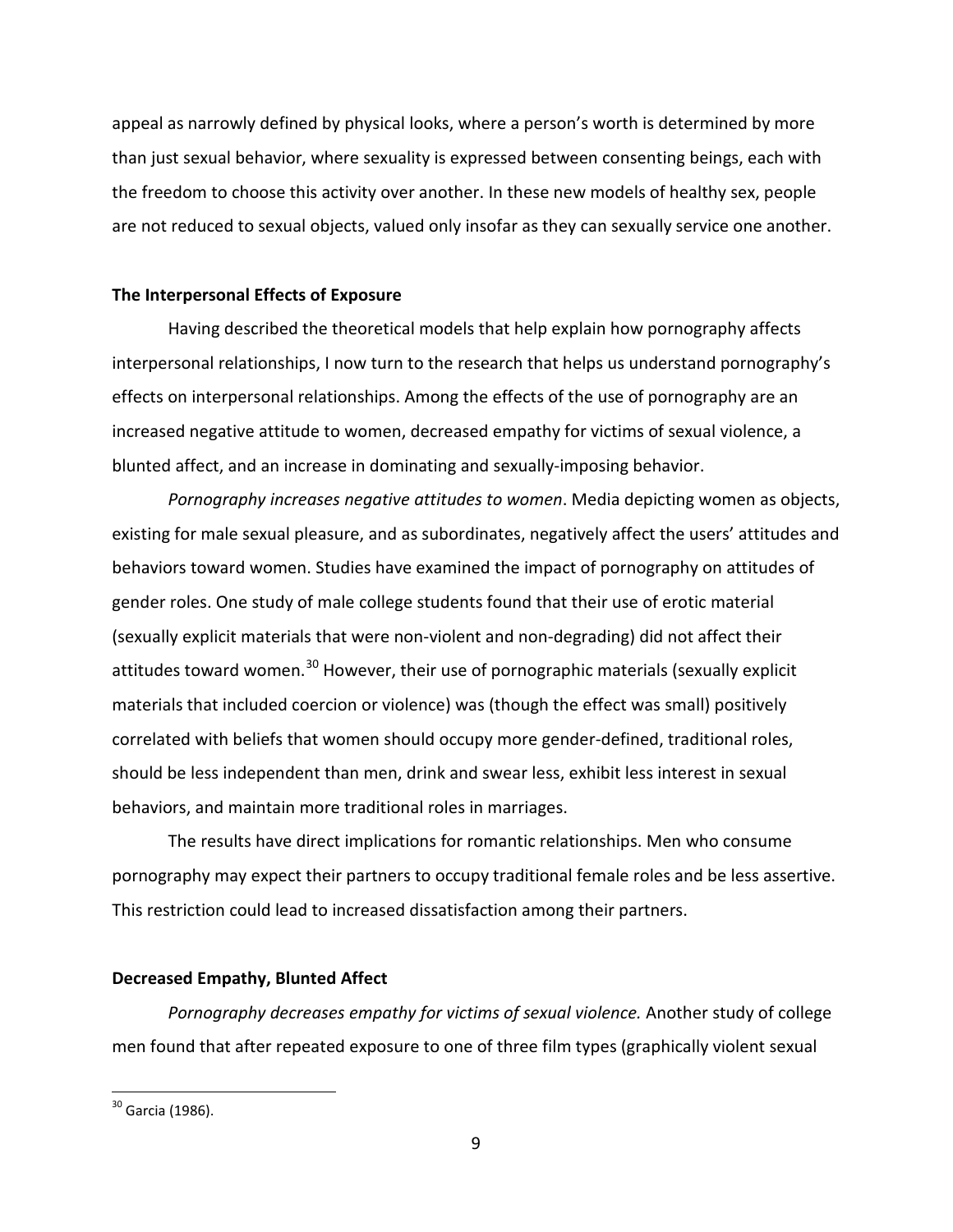films, degrading but nonviolent pornographic films, or degrading but nonviolent and nonsexual films), those who had seen the violent sexual film showed significantly less sympathy for a rape victim during a mock trial than did the others.<sup>[31](#page-9-0)</sup> Interestingly, those who saw the nonsexual but degrading film generally did not differ significantly from control subjects (who had not seen any film) in their empathy for the victim. The authors concluded that the combination of degradation and sexually explicit material seems particularly detrimental.

In a similar study of college women the subjects were assigned to view sexually explicit but nonviolent films, sexually explicit and violent films, or mildly explicit but graphically violent films for four consecutive days. On the fifth day, they were told the last film had not arrived and were invited to participate in an experiment on jury selection for a rape trial through the university's law school. Women who had seen the graphically violent films showed reduced empathy for the victim and a decreased sense of personal vulnerability to crimes compared to the other two groups. However, they did not change in their endorsement of the rape myth.

A review of studies of attitudes to rape, found that six of the seven studies of people who had viewed pornography for less than one hour found that exposure to violent pornography had significant negative effects (reduced sympathy for victims, increased sense of the woman's responsibility for the rape, and decreased punishments for the perpetrator).<sup>[32](#page-9-1)</sup> Of the seven studies of people who had viewed violent pornography for more than one hour, five found negative effects (more lenient sentences for the rapist, less empathy for the victim, less support for women's equality, and greater endorsement of their own likelihood of raping were they assured they would not be caught). The two studies that did not find such effects had shown only nonviolent erotica.

Attitudes such as these can affect romantic relationships, both directly and indirectly. Directly, legitimizing violence in male-female interactions may put more women at risk (this will be discussed in greater detail later on). Indirectly, a relationship in which the man holds such demeaning attitudes is likely to result in diminished relationship satisfaction.

 $31$  Linz, Donnerstein, and Penrod (1988).

<span id="page-9-1"></span><span id="page-9-0"></span><sup>32</sup> Linz (1989).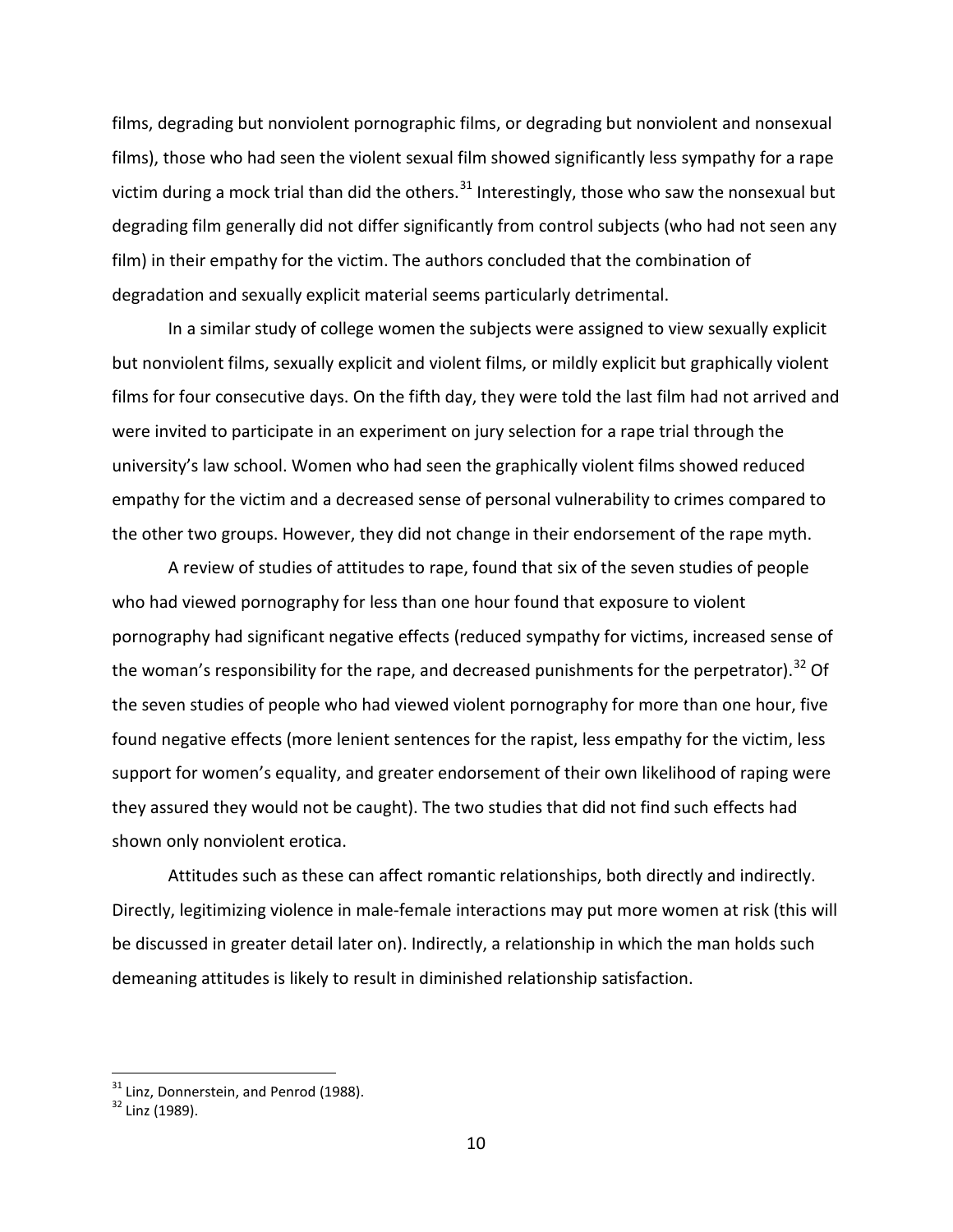*Pornography leads to blunted affect.* Anxiety-provoking stimuli lose their ability to evoke strong reactions with repeated exposure.<sup>[33](#page-10-0)</sup> Researchers have argued that this occurs with violent and degrading pornographic material.<sup>[34](#page-10-1)</sup>

A study of college men demonstrated that repeated exposure to violent, sexually suggestive material leads to declines in the negative emotions they feel when viewing such material.<sup>[35](#page-10-2)</sup> Participants were repeatedly exposed to overtly violent, mildly sexually explicit films ("slasher" films), sexually explicit, nonviolent but degrading films, or nonsexual but degrading films. The first group became habituated to the slasher films, so that by the last day, they reported significantly less anxiety and depression than they had at the beginning of the study. The feelings of the other two groups did not change. Each group, however, perceived the materials to be less violent, negative, and degrading on the last day than they had on the first.

This blunting of strong affect is not limited to men.<sup>[36](#page-10-3)</sup> The study of college women described above, women who had watched violent films responded to these disturbing films with less anger, anxiety, or upset than they did initially. Those who had watched sexually explicit but nonviolent films remained upset by the violent films. This desensitization to the degradation and violence of women has negative implications for interpersonal violence in romantic relationships. Unlike the male subjects in the previous study, the women did not change from the first to the last day their perceptions of how violent or degrading were the films. While women still recognized violence after repeated exposure to these films, they demonstrated less of a strong negative emotional response to the violence.

## **Dominance and Imposition**

*Pornography increases dominating behaviors.* Exposure to pornography also results in more dominating, degrading, and sexualizing behaviors in men. In one study using male and female college students, the males were told they were participating in a study of the perceptions of media communications and randomly assigned to one of three films: erotica,

 $33$  Marks and Dar (2000).

<span id="page-10-1"></span><span id="page-10-0"></span><sup>34</sup> Russell (1993).

<span id="page-10-2"></span><sup>&</sup>lt;sup>35</sup> Linz et al. (1988).

<span id="page-10-3"></span> $36$  Krafka et al. (1997).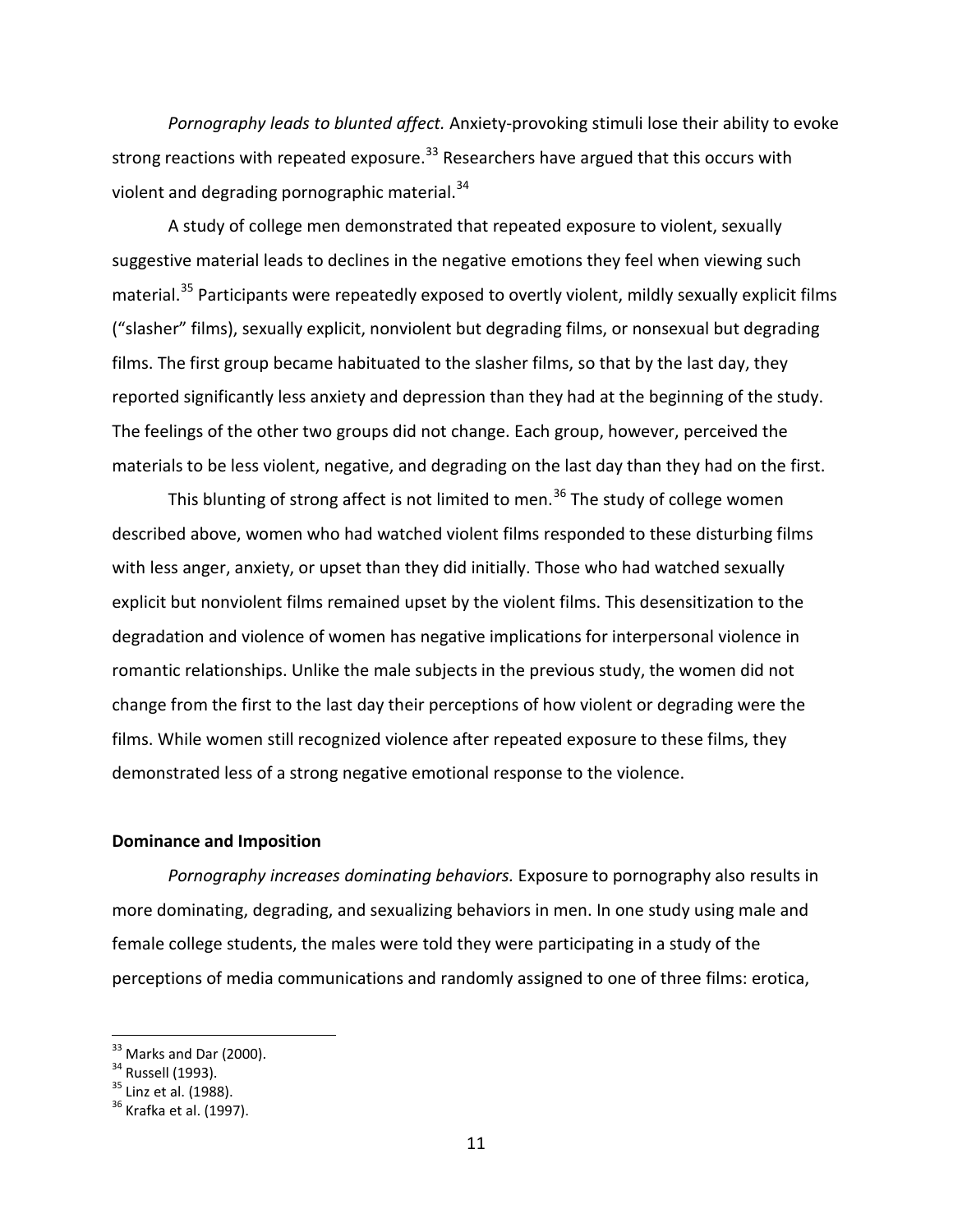nonsexual news coverage of war, or pornography.<sup>[37](#page-11-0)</sup> Following the films, they were invited to attend a short, ostensibly separate experiment in which each was paired with a female participant in a problem-solving task. They were filmed while completing the task, and trained raters coded the videotapes to determine behaviors for each participant, including eye gaze, interruptions, touch, unwanted sexual remarks, and disregard of a partner's suggestions. The men who viewed the sexually explicit films (both erotica and pornography) showed more dominant behaviors, touched their female partners for longer periods of time, and ignored their partner's contributions more often that males who viewed the news clips. Furthermore, men who had watched the pornography interrupted their partners more and showed more anxious behaviors than those in the other two groups.

The authors were interested in seeing whether the *women's* behaviors varied as a function of the film their partner had watched. The women did not know that their partners had watched these movies, but their behavior correlated highly with their male partner's. Women whose partners had viewed sexually explicit materials showed similar levels of anxiety, physical proximity, partner touch, and gazing at their partners. This behavioral matching, argue the researchers, suggests that women can be negatively affected by a partner's use of sexually explicit material, *even when they are unaware of such use*.

*Pornography increases sexually imposing behaviors*. Studies of aggression in the laboratory must use proxy tasks, as one obviously cannot ethically put participants in danger.  $38$ To deal with this problem, the authors of one study investigated a more subtle form of sexual aggression: exposing a woman with known negative attitudes toward sexually explicit material to erotica or pornography.<sup>[39](#page-11-2)</sup> The female was a confederate supposedly engaged in a memory task, and the participants (both men and women) were instructed to attempt to distract her by showing her a series of slides. They could choose from pictures of sports, autopsies, nudes, partners engaging in sexual acts, or sexual deviance (including bondage). They knew the woman disliked sexually explicit material, and they also knew that all categories of slides were equally distracting to her.

<span id="page-11-0"></span> $37$  Mulac, Jansma, and Linz (2002).

<span id="page-11-1"></span><sup>&</sup>lt;sup>38</sup> cf. Donnerstein and Barrett (1978).

<span id="page-11-2"></span><sup>&</sup>lt;sup>39</sup> Hall, Hirschman, and Oliver (1994).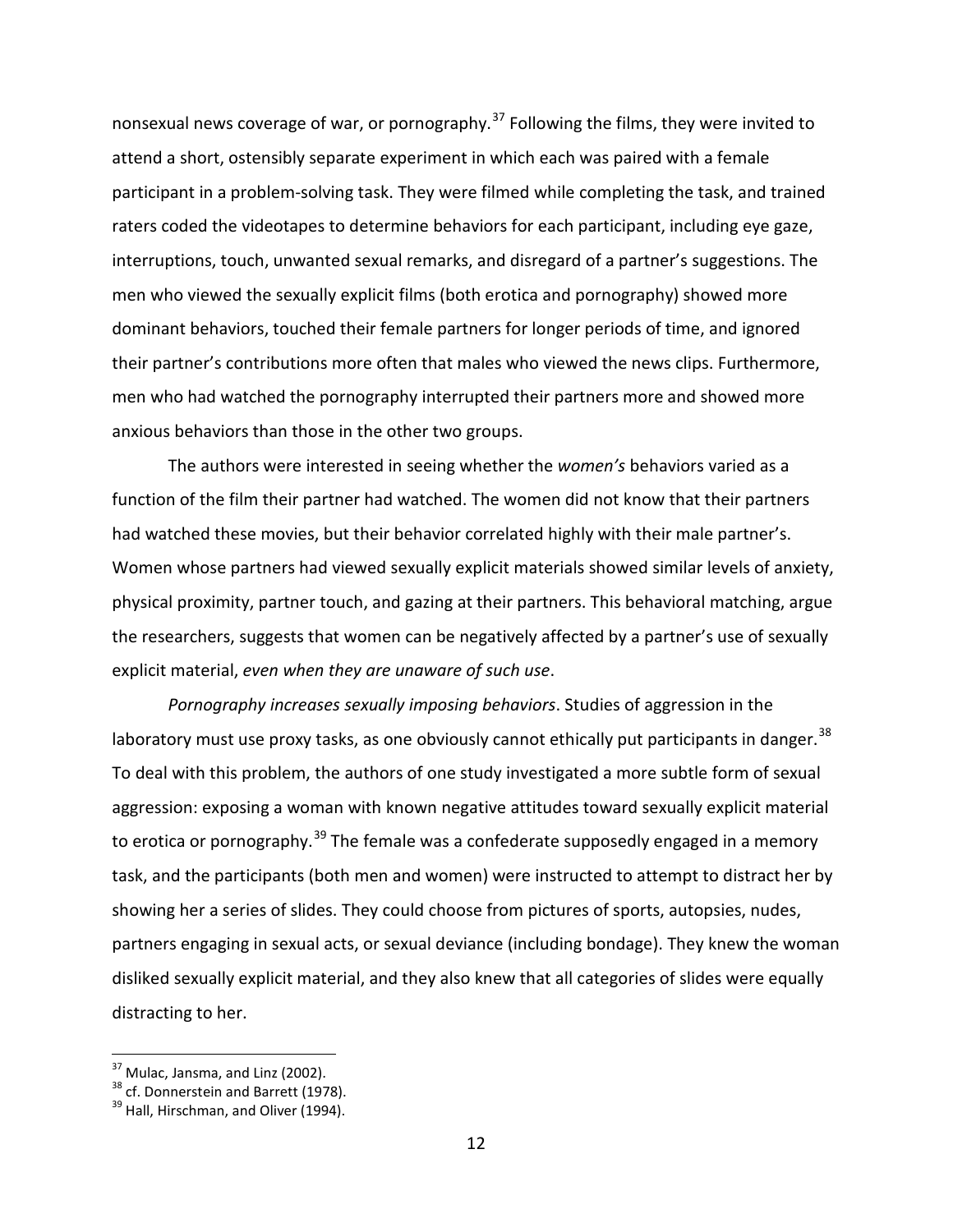Of the males, 72% ignored the woman's stated dislike of sexually explicit materials and showed her slides from one of the three explicit categories, while 44% of the females did so. The authors replicated the experiment, but this time the participants were told that the female was neutral about sexually explicit materials. Female use of the sexually explicit slides was similar to that of the previous experiment (41%), but significantly fewer males (54%) showed the sexual material. The authors suggest that this type of disrespect toward a woman's stated preferences has implications both in the workplace for sexual harassment, and in the home for romantic relationships. Specifically, men may use sexual media or locker-room talk in an instrumental way—to distract, impose, or subtly aggress against women (especially women with a known dislike for such media). In relationships, perhaps this means that men may use sexual media to "get back" at a partner when angry.

## **Pornography's Effects within Romantic Relationships**

There are numerous ways in which sexually explicit materials can be incorporated into romantic relationships. For example, couples may choose to view such materials together, as an enhancement to their sex lives. Many couples that have done so have felt positively about such shared use.<sup>[40](#page-12-0)</sup> Sexually explicit materials may be acceptable alternatives to sexual intercourse when a partner is absent or simply too tired for sexual relations. In such instances, the use is usually perceived as benign by both partners. $41$  Sexually explicit materials have been used successfully by numerous marital and sex therapists to enhance lovemaking in romantic relationships.[42](#page-12-2)

However, more often than not pornographic materials are used outside of the relationship, in private, and often without the knowledge of the romantic partner.<sup>[43](#page-12-3)</sup> The combination of secrecy, sexual activity outside the relationship, and the user's perceptions of the alternative "reality" portrayed in pornography have led significant numbers of women to

<span id="page-12-0"></span> $40$  Bridges et al. (2003).

<span id="page-12-1"></span><sup>&</sup>lt;sup>41</sup> Clark and Wiederman (2000); Moll and Bridges, in preparation.

<span id="page-12-2"></span><sup>42</sup> Robinson, Manthei, Scheltema, Rich, and Koznar (1999).

<span id="page-12-3"></span><sup>&</sup>lt;sup>43</sup> Cooper. Scherer, Boies, and Gordon (1999).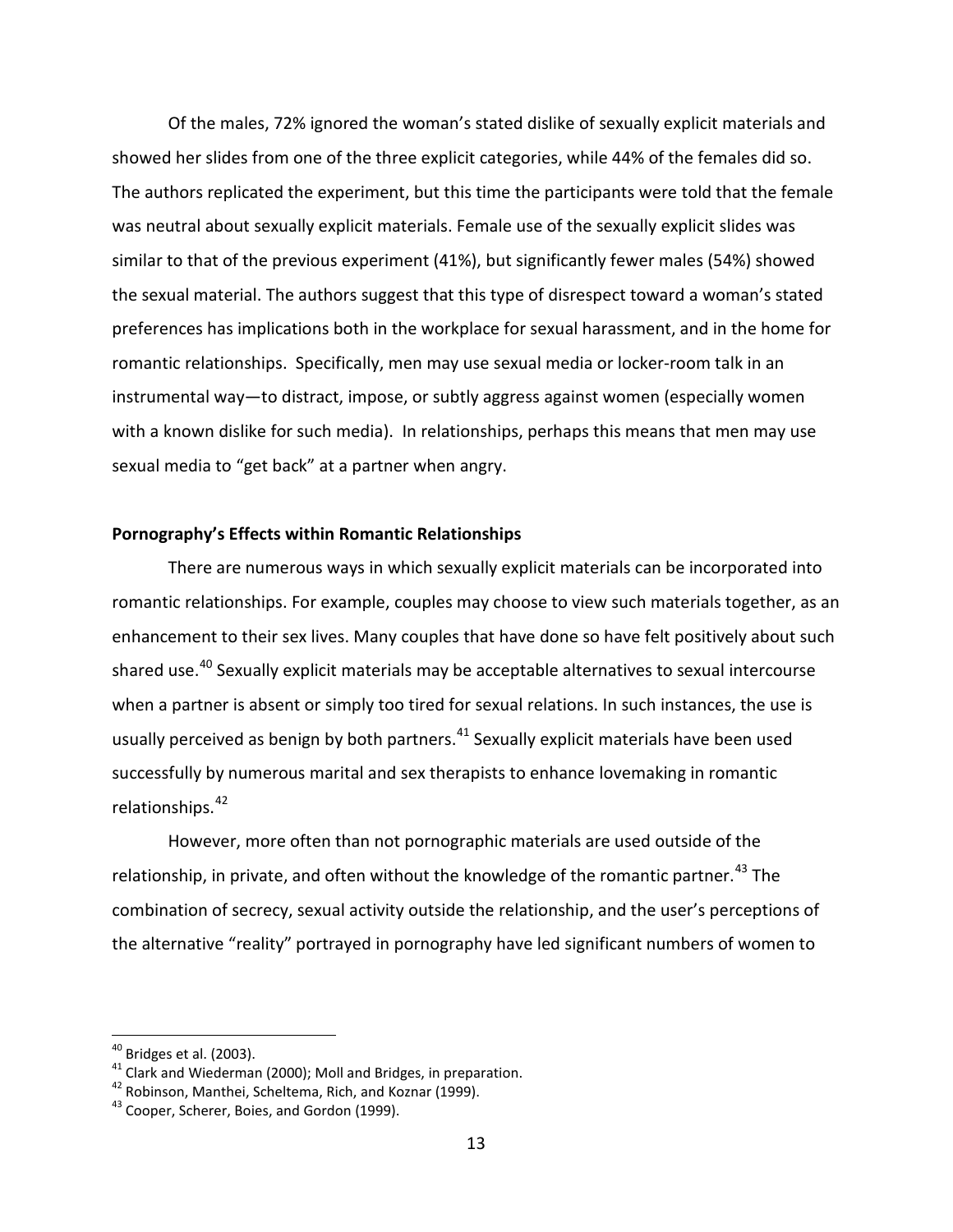find their partners' use disturbing.<sup>[44](#page-13-0)</sup> Studies of the effects of pornography on romantic relationships show that they have reasons for concern.

*Pornography use can be addictive.* A clear negative consequence of pornography use is that it may escalate to the level of addiction.<sup>[45](#page-13-1)</sup> The negative effects of compulsive use—use that occurred despite negative consequences to the person's occupational or relationship functioning—may be obvious, such as the loss of a job due to surfing adult websites on the company computer, but may be more insidious, such as role disruption that occurs when a husband spends significant portions of his evenings online masturbating to explicit images rather than being with his family.<sup>[46](#page-13-2)</sup> In fact, increasingly, pornography use is becoming implicated in marital ruptures. $^{47}$  $^{47}$  $^{47}$  Depression and stress are risk factors for compulsory use. $^{48}$  $^{48}$  $^{48}$ 

*Women are reluctant to enter into relationships with frequent pornography users.* The discovery of a partner's use of pornography can be a traumatic event.<sup>[49](#page-13-5)</sup> Some women report feeling shocked, hurt, and confused when they learn of the nature and extent of their partner's sexual activities. One study, asking whether or not foreknowledge about a potential romantic mate's use of pornography would affect intentions to enter into a serious, long-term relationship asked college men and women to view numerous mock online dating website-like profiles of individuals and to rate their interest in pursuing a long-term romantic relationship with each person.<sup>[50](#page-13-6)</sup> Women had significantly lower intentions to pursue a relationship with a potential mate who frequently used pornography. In contrast, men's knowledge of a potential female partner's pornography use was completely unrelated to their pursuit intentions.

## **Decreased Satisfaction**

*Pornography leads to decreased satisfaction with a romantic partner.* The association between use of pornography and dissatisfaction in romantic relationships has been shown. Even short, experimental situations involving a one-time exposure to popular pornographic

<span id="page-13-0"></span> $44$  Bridges et al. (2003).

<span id="page-13-1"></span><sup>&</sup>lt;sup>45</sup> Carnes (1992; Cooper, Delmonico, and Burg (2000); Levert (2007).

<span id="page-13-2"></span><sup>46</sup> Schneider (2000).

<span id="page-13-3"></span><sup>47</sup> Coombes (2002).

<span id="page-13-4"></span><sup>48</sup> Cooper et al. (1999); Kafka (2000).

<span id="page-13-5"></span><sup>&</sup>lt;sup>49</sup> Bergner and Bridges (2002).

<span id="page-13-6"></span> $50$  McGahan and Bridges, in preparation.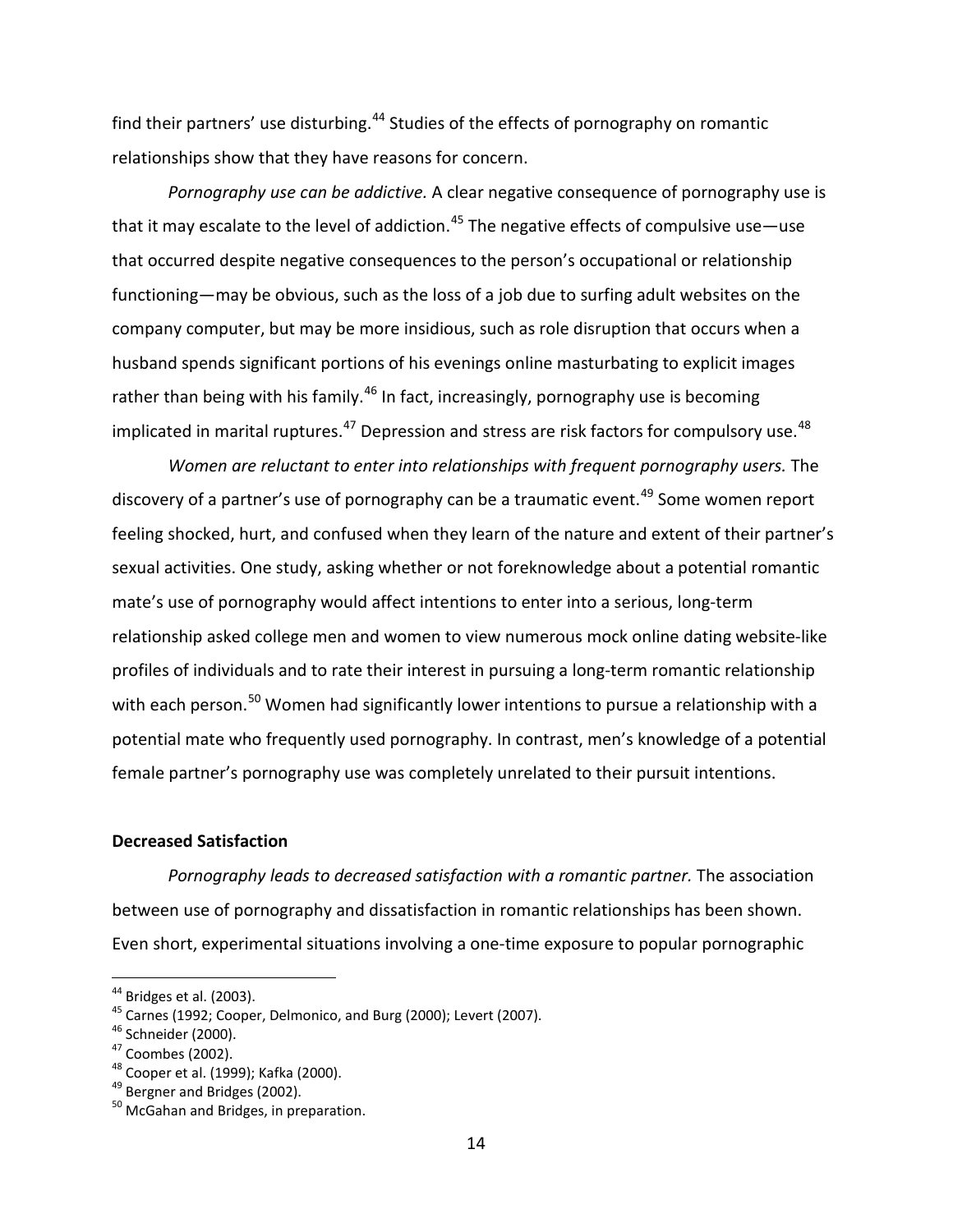depictions create negative consequences for males' evaluations of their romantic partner's attractiveness and how in love with them they feel. Compared to men who watched a neutral film, men who watched a pornographic film subsequently rated themselves as less in love with their romantic partner.

In a sample of internet users, happily married people were 61% less likely to report visiting a pornographic website in the prior thirty days.<sup>[51](#page-14-0)</sup> Similarly, a survey of heterosexual couples found differences in sexual satisfaction associated with men's pornography use. Specifically, couples where men reported high use of pornography reported significantly lower sexual satisfaction than couples where men viewed less pornography.

In a two-part study, researchers first found that exposure to pictures of female centerfold models from *Playboy* or *Penthouse* significantly lowered both men's and women's judgments about the attractiveness of "average" attractive persons. This occurred regardless of whether or not they found the pictures to be pleasant.

In the second part of the study, centerfolds from *Playgirl* were used along with the *Playboy* and *Penthouse* centerfolds. After viewing the opposite sex models, participants were asked to rate how sexually attractive they felt their mate was. Men who had looked at the centerfolds rated their female partner's attractiveness and scores on Rubin's Love Scale significantly lower compared to the males who had not seen the centerfolds, but women's ratings were not. This supports the notion that in this culture men find physical attractiveness to be more central to their sexual responding than women, and that consumption of popular pornographic magazines may adversely affect males' commitments to monogamous relationships. It also validates women's experiences that they are being unfavorably compared to the impossible ideal portrayed in pornography and erotica.<sup>[52](#page-14-1)</sup>

Very strong experimental evidence demonstrates that pornography can negatively impact sexual satisfaction within a current, heterosexual relationship. Similarly, over a six-week period, participants in one study viewed either common, nonviolent pornographic videotapes or sexually innocuous comedic acts taken from prime time television.<sup>[53](#page-14-2)</sup> Following repeated

<span id="page-14-0"></span><sup>51</sup> Stack, Wasserman, and Kern (2004).

<sup>&</sup>lt;sup>52</sup> Bergner & Bridges, 2002)

<span id="page-14-2"></span><span id="page-14-1"></span><sup>&</sup>lt;sup>53</sup> Zillmann and Bryant (1988)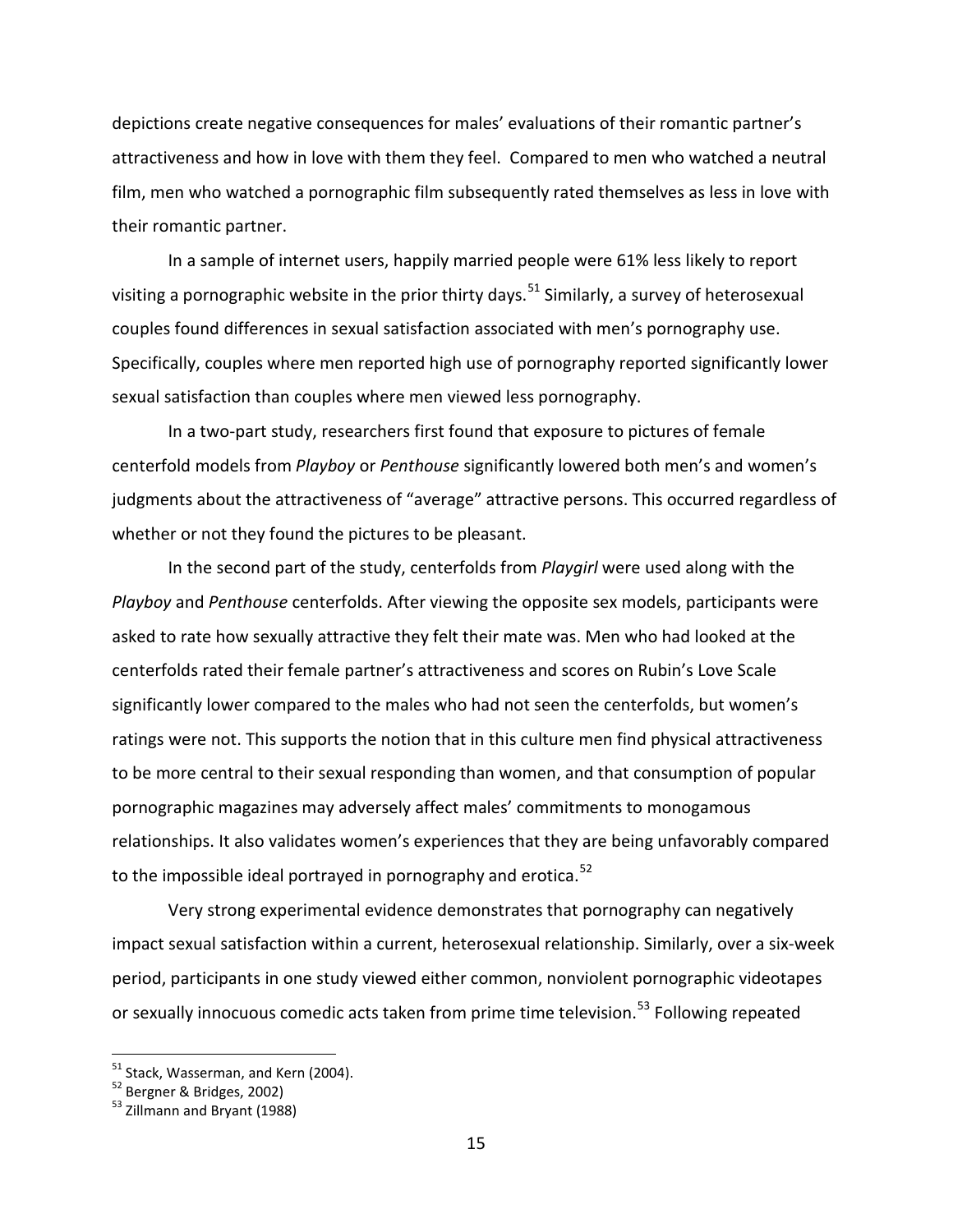exposure to pornography, sexual satisfaction significantly decreased for both men and women in partner's displays of affection, their physical appearance, sexual curiosity, and their actual sexual performance. More general items of satisfaction (e.g., general life happiness, satisfaction in non-romantic relationships, and so forth) remained unchanged, showing that the reduction in satisfaction was specific to the sexual partner of the participant, not a decline in satisfaction overall.

Although men's use of pornography has a demonstrated negative relationship to satisfaction with a romantic partner, women's use is more complex. In one study of heterosexual couples, women's use of pornography was positively associated with their male partner's relationship and sexual satisfaction.<sup>[54](#page-15-0)</sup> The researcher suggests that this difference may be explained by the primary reason for use of pornography: for men, it was a masturbatory aid, but for women, it was part of lovemaking with their partner.

To explore further the relationship between shared versus solitary use of pornography, another study examined survey data for men and women who reported being in a romantic relationship.<sup>[55](#page-15-1)</sup> Approximately half of survey participants reported viewing explicit materials with their partners, and they reported higher relationship and sexual satisfaction. These results were particularly strong for men. The researchers believe that this may be due to the different sorts of explicit materials that tend to be marketed toward individual male users versus couples. Sexually explicit videos marketed to couples tend to emphasize story lines and foreplay and afterplay, use softer lighting, and include less focus on genitalia and fewer close-up shots of coital activity.<sup>[56](#page-15-2)</sup> (Currently, I am exploring this further in a study of forty romantic couples.)

# **Problematic Usage**

*Pornography users may not see their use as problematic…* A survey of 9,177 internet users found that 70% kept secret from their romantic partner how much time they spent online in their sexual pursuits.<sup>[57](#page-15-3)</sup> While most (68%) felt their online sexual pursuits did not interfere

<span id="page-15-0"></span><sup>54</sup> Bridges (2008)

<span id="page-15-2"></span><span id="page-15-1"></span> $55$  Bridges, McGahan, & Morokoff (2008)

<sup>56</sup> Pearson & Pollack, 1997)

<span id="page-15-3"></span> $57$  Cooper et al. (1999).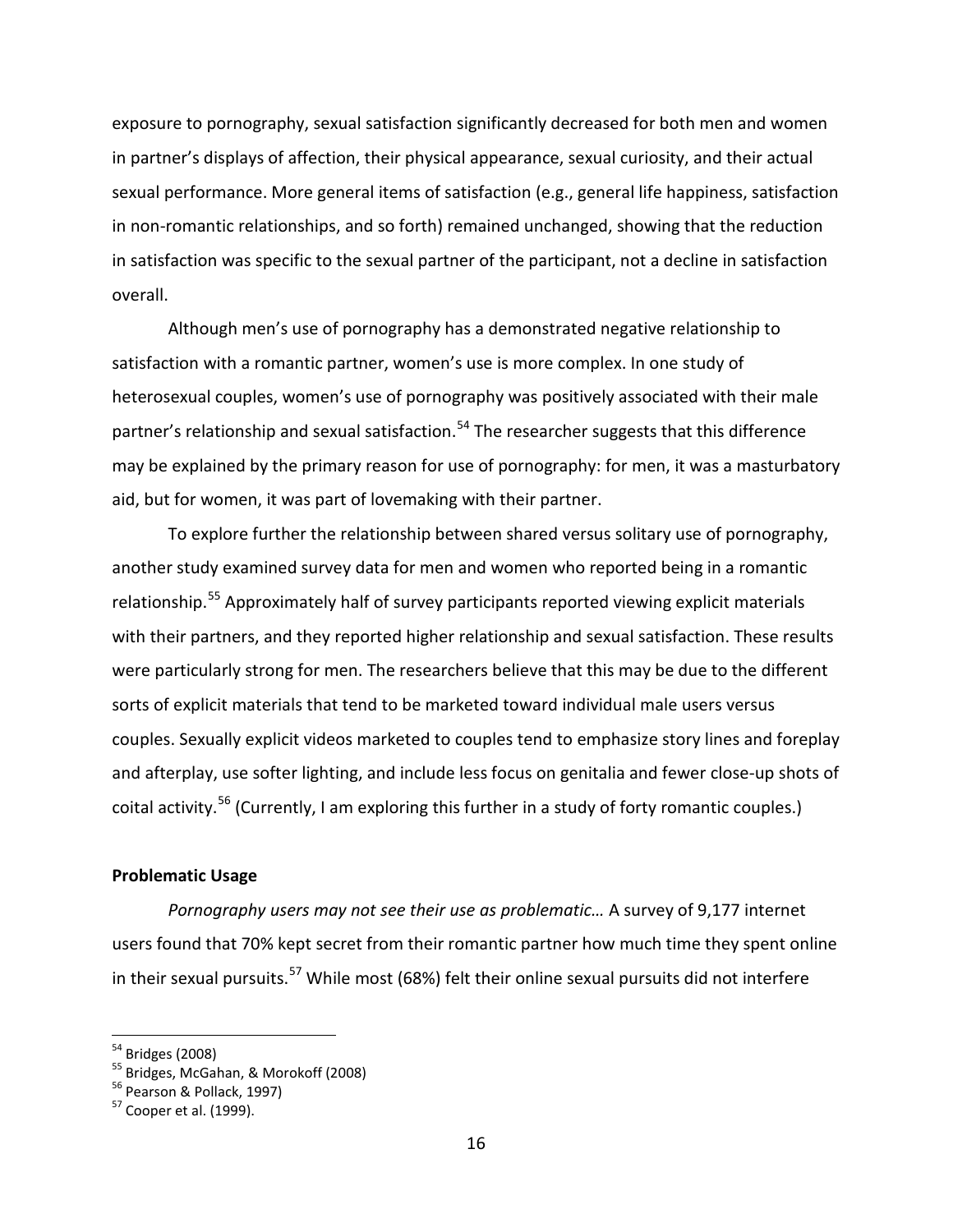with any area of their lives, follow-up analyses found that 93% of males and 84% of females admitted that others in their lives had complained about their online sexual activities.<sup>[58](#page-16-0)</sup> Another study of web users found that participants without internet sexual experiences were significantly more likely to rate the use of pornography as an act of infidelity compared to  $users.<sup>59</sup>$  $users.<sup>59</sup>$  $users.<sup>59</sup>$ 

*… However, partners of users are affected.* The use of pornography not only affects the attitudes and behaviors of the consumer, it affects his or her partner's well-being. In the most extreme example, a study of women entering a program for battered women in a large metropolitan city showed that a partner's pornography use nearly *doubled* the odds that a woman reported being sexually assaulted by her partner.<sup>[60](#page-16-2)</sup> Forty-six percent reported being sexually abused, and 30% reported their partners used pornography. Fifty-eight percent identified their partner's pornography use as having played a part in their sexual assault. Although alcohol reduces inhibitions, alcohol use did not significantly increase prediction of sexual assault above and beyond that of pornography use alone.

Partners of identified "sexual addicts" (91 females, 3 males) were interviewed in one study to determine the effects their partner's cybersex use had on their romantic relationships.<sup>[61](#page-16-3)</sup> The effects they reported included feelings of hurt and betrayal, lowered selfesteem, mistrust, decreased intimacy, anger, feelings of being unattractive and objectified, feeling their partners had less interest in sexual contact, pressure from the partner to enact things from the online fantasy, and a feeling that they could not measure up to the women online.

Interestingly, women who had had frequent, repeated exposure to pornography and found it difficult to avoid in their daily lives are the most negative about such materials (29% of the sample). <sup>[62](#page-16-4)</sup> These women disliked pornography immensely because of its negative images of women and unrealistic standards of physical attractiveness. They tended to see women as being victimized or violated in such materials.

<sup>&</sup>lt;sup>58</sup> Cooper, Morahan-Martin, Mathy, and Maheu (2002).

<span id="page-16-1"></span><span id="page-16-0"></span><sup>59</sup> Whitty (2003).

<span id="page-16-2"></span> $60$  Shope, 2004).

<span id="page-16-3"></span><sup>&</sup>lt;sup>61</sup> Jennifer Schneider (2000).

<span id="page-16-4"></span><sup>62</sup> Senn (1993).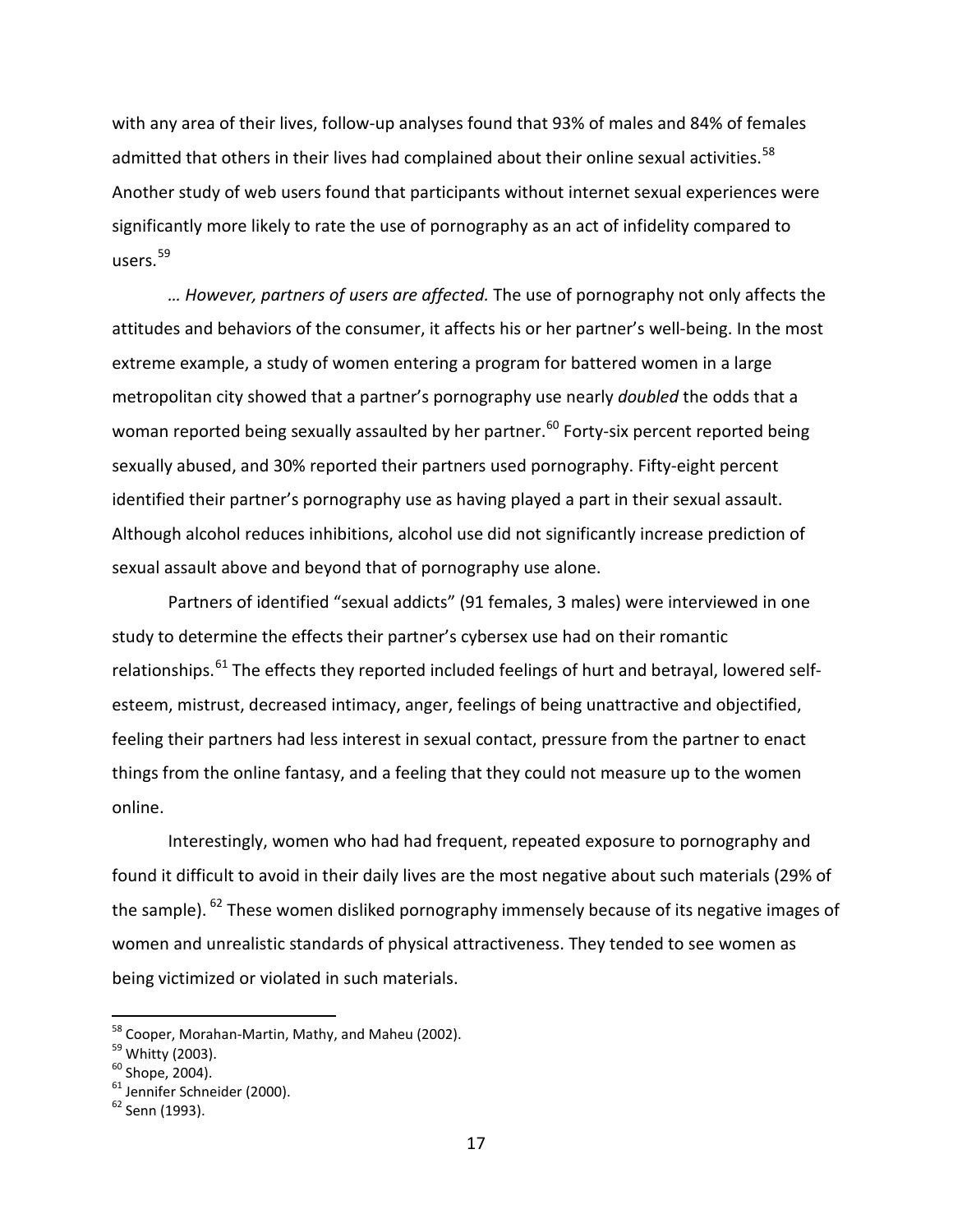Over half of these women were involved with male consumers of pornography, and most felt negatively about this. They identified with the females portrayed in such materials. They had argued with their partners about their use, had felt rejected by it, reported that it had a negative impact on their relationship, and believed part of how they were being treated by their partners was a result of the pornography use.

Also noteworthy, women who held neutral to mildly positive views on pornography (7%of the sample) were nonetheless conflicted about its impact on their personal romantic relationships.<sup>[63](#page-17-0)</sup> They did not feel pornography showed violence and victimization of women, nor did they believe it was related to violence against women. They viewed themselves as very distinct from the women in the pornography. However, they did feel that it created unrealistic standards of physical attractiveness and sexual prowess, and that this had hurt their selfesteem or made a partner's use emotionally painful.

When asked to imagine a scenario where their partner used sexually explicit materials to engage in solitary sexual stimulation, women had fewer positive reactions and more negative reactions, while men were more likely to view a partner's use of sexually explicit materials as an attempt to enhance the couple's sexual experience.<sup>[64](#page-17-1)</sup> Both men and women disagreed slightly that the use was due to problems in the romantic relationship, particularly when no use of pornographic materials accompanied the masturbation. Participants did not react negatively to this sort of sexual activity, perhaps because the scenarios were hypothetical and described as taking place when the partner was out of town. Reactions might have been considerably more negative if the partner was described as available at the time of the behavior, since that would more clearly show the partner *choosing* the sexually explicit material and/or masturbation over sexual relations with their partner.

To explore this possibility, a similar study asked college women to read a series of descriptions of romantic couples in which the male partner used pornography, some when his partner was in town, some when his partner was out of town.<sup>[65](#page-17-2)</sup> The study participants rated the women in the stories as being less satisfied with their bodies and their relationships when

<span id="page-17-0"></span><sup>&</sup>lt;sup>63</sup> Senn (1993).

<span id="page-17-1"></span><sup>&</sup>lt;sup>64</sup> Clark and Wiederman (2000).

<span id="page-17-2"></span><sup>&</sup>lt;sup>65</sup> Moll and Bridges, in preparation.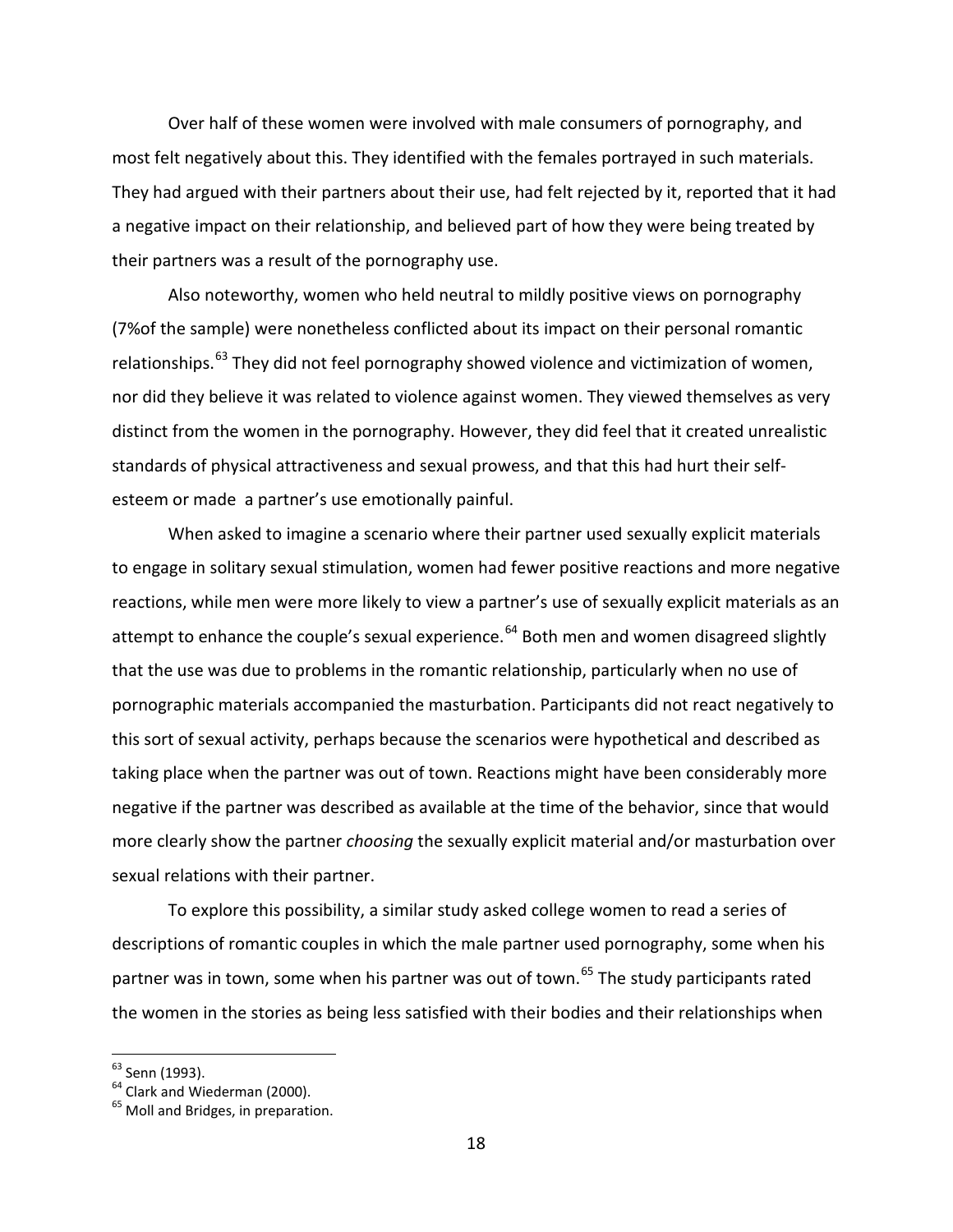the partner was as a heavy user of pornography, and as even less satisfied when the partner was in town and presumably available for sexual relations.

When how partners feel about the use of pornography in a real-world context rather than a hypothetical scenario is examined, the results are clearer. Talking with women who identified their partners as pornography "addicts," were quite upset over this use, and were seeking help from an online, anonymous, public forum. One study found that the woman's partner's use of pornography was associated with her having numerous devastating interpretations of her role in his use, his moral character, and the state of their romantic relationship.<sup>[66](#page-18-0)</sup> Themes of the women's self-descriptions included seeing herself as the reason for her partner's use ("I am not attractive enough," "I should be more available"), seeing the partner as uncaring or selfish ("If he loved me, he wouldn't hurt me this way," "I've told him it bothers me and he still uses pornography; he must not care about me"), and viewing the relationship as a farce ("We pretend like everything is fine, but really our relationship is sick and unhealthy").

Another study conducted a web-based survey of 100 women whose partners used pornography. Nearly one-third reported moderate to high levels of distress about their partner's use of such material.<sup>[67](#page-18-1)</sup> They reported feeling as though their partners were not interested in making love to them, but during sexual intercourse were picturing the women they had seen in the pornography. They also felt their partners were less trustworthy, usually because he'd keep the use a secret from them (even when they did not object to it).

Nearly three-quarters reported feeling that the use negatively affected their selfesteem. Some felt they had failed their partners sexually; if they had been better sexual partners, their partners never would have had to turn to such material for sexual satisfaction.

#### **An Intriguing Finding**

These studies show that, for a significant minority of women in heterosexual romantic relationships, their partner's use of pornography negatively impacts their perceptions of themselves, their partners, and their relationship, but that a majority express either neutral or

<span id="page-18-0"></span><sup>&</sup>lt;sup>66</sup> Bergner and Bridges (2002).

<span id="page-18-1"></span> $67$  Bridges et al. (2003).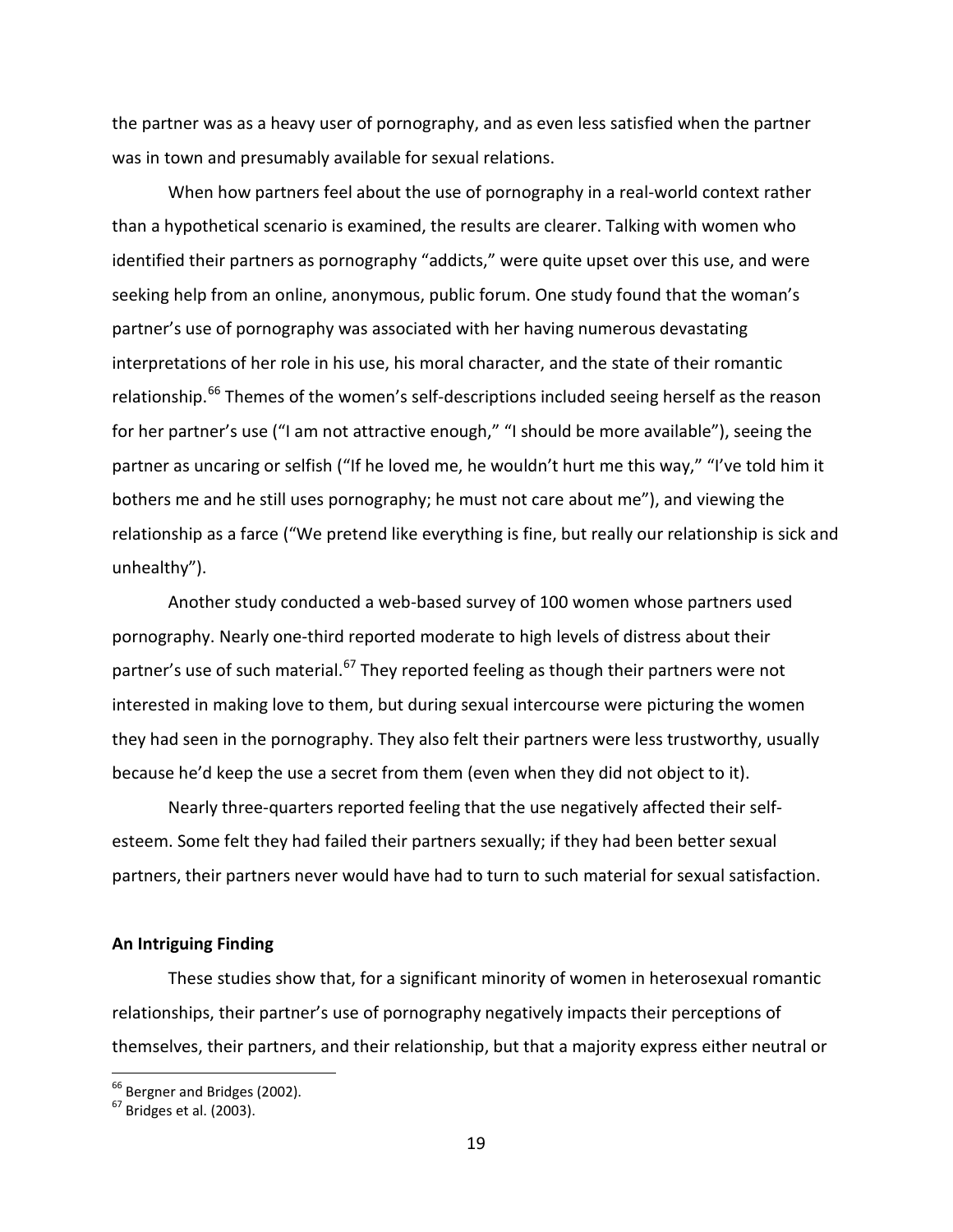positive attitudes toward it. While the distressed and broken marriage merits our clinical attention, this intriguing and consistent finding merits our scientific attention. Why do some women report interpersonal difficulties stemming from a partner's use of pornography while others do not? What characterizes couples who are able to accommodate such use successfully, perhaps even in a manner that enhances the self-reported quality of their relationship, while others become so distraught that they consider divorce or even suicide?

This phenomenon remains a mystery, but its solution may provide us with insight regarding the mechanisms by which pornography exerts its negative effects. Currently, I am exploring this question in a study of forty heterosexual couples. Although these data are not yet available, I am certain that they will generate numerous fruitful pathways for future research that will continue to enhance our understanding of this important area of study.

#### **Summary**

As pornography has becoming increasingly accessible, it has played a more prominent role in romantic relationships and in shaping sexual norms. The experimental and survey data reviewed above suggest that there is cause for concern: young men and women who report higher pornography use and from earlier ages engage in more risky sexual behaviors. Compulsive pornography use is hurting some marriages and increasingly playing a role in divorce. Although there is growing recognition of its potential for harm, therapists are largely untrained in the many ways pornography use can impact individuals, couples, and families. An important first step is acknowledging the role pornography plays in these negative life events. However, we must continue to research *how, for whom,* and *why,* so that we can help those who have been hurt and prevent future harm.

20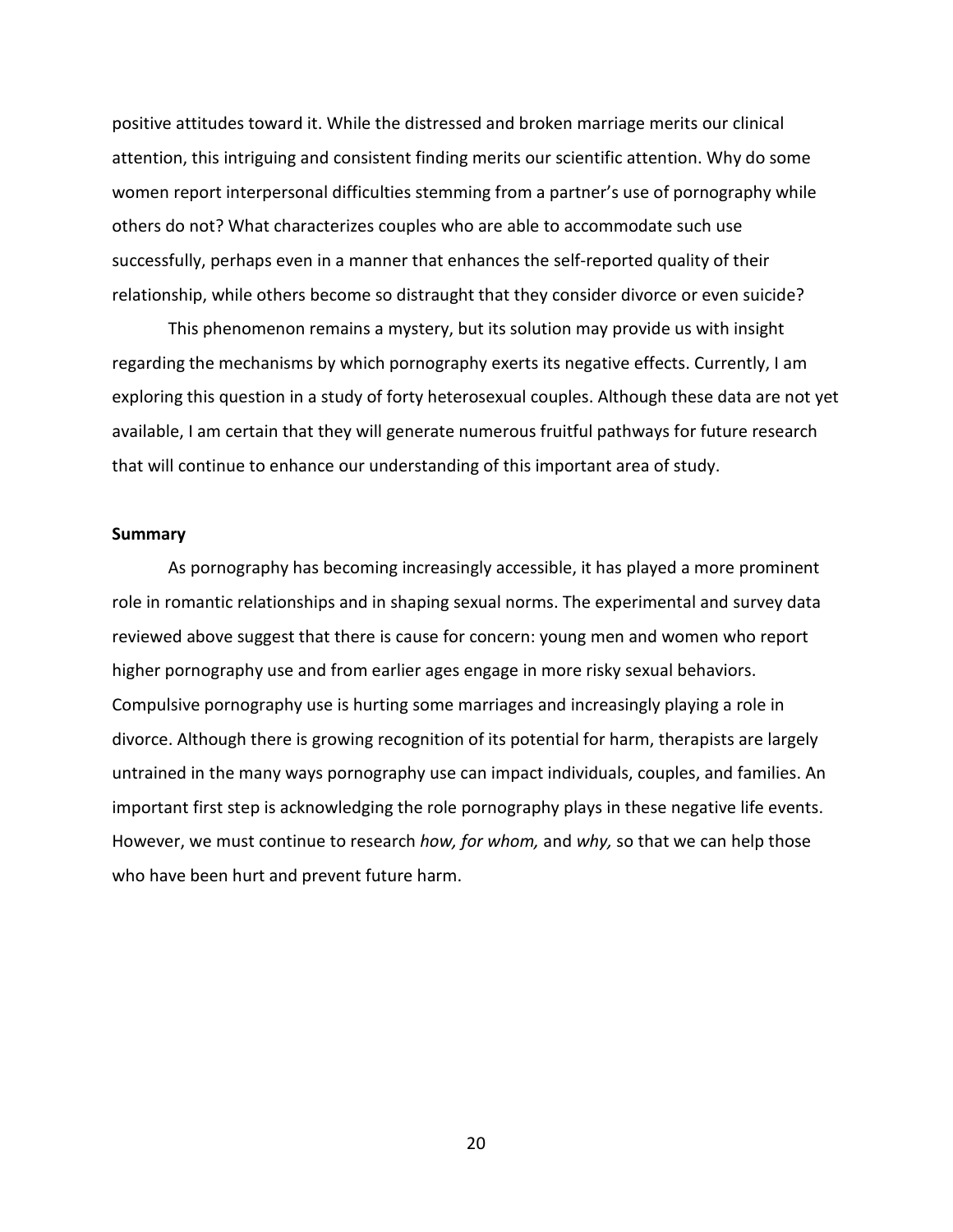## **References**

American Psychological Association. (2007). *Report of the APA Task Force on the Sexualization of Girls.* Washington, DC: Author. Retrieved 12/5/08 from www.apa.org/pi/wpo/sexualization.html Ariely, D., and G. Loewenstein (2006). The heat of the moment: The effect of sexual arousal on sexual decision-making. *Journal of Behavioral Decision Making,* 19, 87–98.

Bandura, A. (1967). Behavioral psychotherapy. *Scientific American, 216,* 78–86.

Baron, L., and M. Straus (1984). Sexual stratification, pornography, and rape in the United States. In N. Malamuth and E. Donnerstein (Eds.), *Pornography and sexual aggression*  (pp. 185–209). New York: Academic Press.

Bauserman, R. (1996). Sexual aggression and pornography: A review of correlational research**.**

*Basic and Applied Social Psychology, 18,* 405–27.

Bergner, R. M., and A. J. Bridges (2002). The significance of heavy pornography involvement for romantic partners: Research and clinical implications. *Journal of Sex and Marital Therapy, 28*, 193–206.

Bridges, A. J. (November, 2008). *Dyadic consequences of nonaddictive use of sexually explicit media.* Paper presented at the 42nd Annual Meeting of the Association for Behavioral and Cognitive Therapies, Orlando, FL.

Bridges, A. J., R. M. Bergner, and M. Hesson-McInnis (2003). Romantic partner's use of pornography: Its significance for women*. Journal of Sex and Marital Therapy, 29,* 1–14.

Bridges, A. J., T. McGahan, and P. Morokoff (November, 2008). *The association between shared use of sexually explicit materials and satisfaction in romantic couples.* Poster presented at the 42nd Annual Meeting of the Association for Behavioral and Cognitive Therapies, Orlando, FL.

Brosius, H. B., J. B. Weaver III, and J. F. Staab (1993). Exploring the social and sexual "reality" of contemporary pornography. *Journal of Sex Research, 30,* 161–70.

21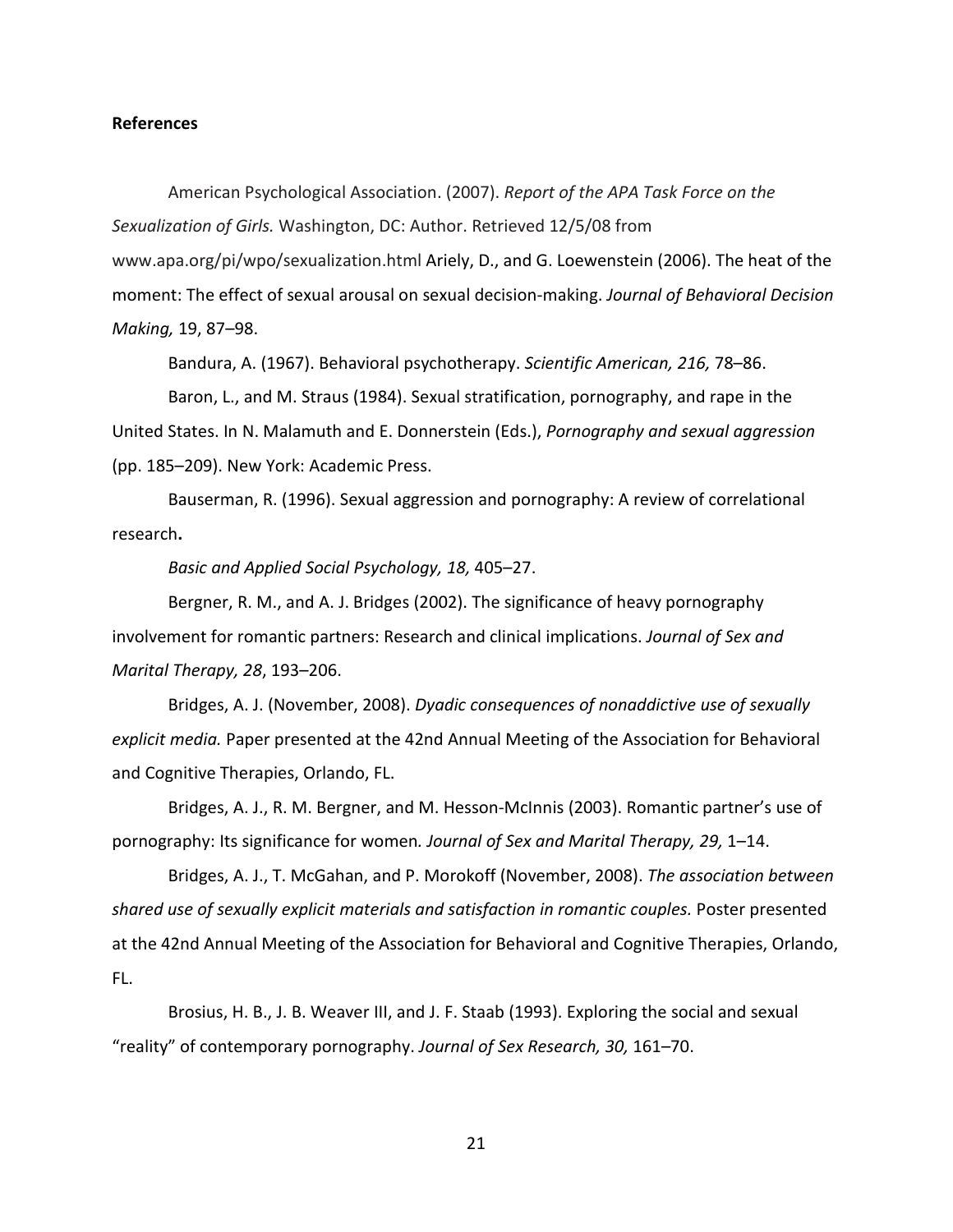Carnes, P. (1992). *Out of the shadows: Understanding sexual addiction.* Center City, MN: Hazelden.

Clark, C. A., and M. W. Wiederman (2000). Gender and reactions to a hypothetical relationship partner's masturbation and use of sexually explicit media. *Journal of Sex Research, 37,* 133–41.

Coombes, A. (2002). Computer infidelity: Online chat, porn increasing factors in divorce. *CBS Marketwatch.* Retrieved 12/5/08 from http://www.marketwatch.com/

News/Story/Story.aspx?guid=%7BE69E5888-614A-4327-8917-

59597F1E7652%7D&siteid=mktw&dist=nbi Cooper, A., Delmonico, D. L., and R. Burg (2000). Cybersex users, abusers, and compulsives: New findings and implications. *Sexual Addiction & Compulsivity: The Journal of Treatment & Prevention, 7,* 429.

Cooper, A., J. Morahan-Martin, R. M. Mathy, and M. Maheu (2002). Toward an increased understanding of user demographics in online sexual activities. *Journal of Sex and Marital Therapy, 28,* 105–29.

Cooper, A., C. R. Scherer, S. C. Boies, and B. L. Gordon (1999). Sexuality on the internet: From sexual exploration to pathological expression. *Professional Psychology: Research and Practice, 30,* 154–64.

Donnerstein, E., and G. Barrett (1978). Effects of erotic stimuli on male aggression toward females. *Journal of Personality and Social Psychology, 36,* 180–88.

Garcia, L. T. (1986). Exposure to pornography and attitudes about women and rape: A correlational study. *Journal of Sex Research, 22,* 378–85.

Häggström-Nordin, E., U. Hanson, and T. Tydén (2005). Associations between pornography consumption and sexual practices among adolescents in Sweden. *International Journal of STD and AIDS, 16,* 102–07.

Hall, G. C. N., R. Hirschman, and L. L. Oliver (1994). Ignoring a woman's dislike of sexual material: Sexually impositional behavior in the laboratory. *Journal of Sex Research, 31,* 3–10.

Kafka, M. P. (2000). The paraphilia-related disorders: Nonparaphilic hypersexuality and sexual compulsivity/addiction. In Leiblum, S. R., and R.C. Rosen (Eds.), *Principles and practice of sex therapy, Third Edition* (pp. 471–503). New York: Guilford Press.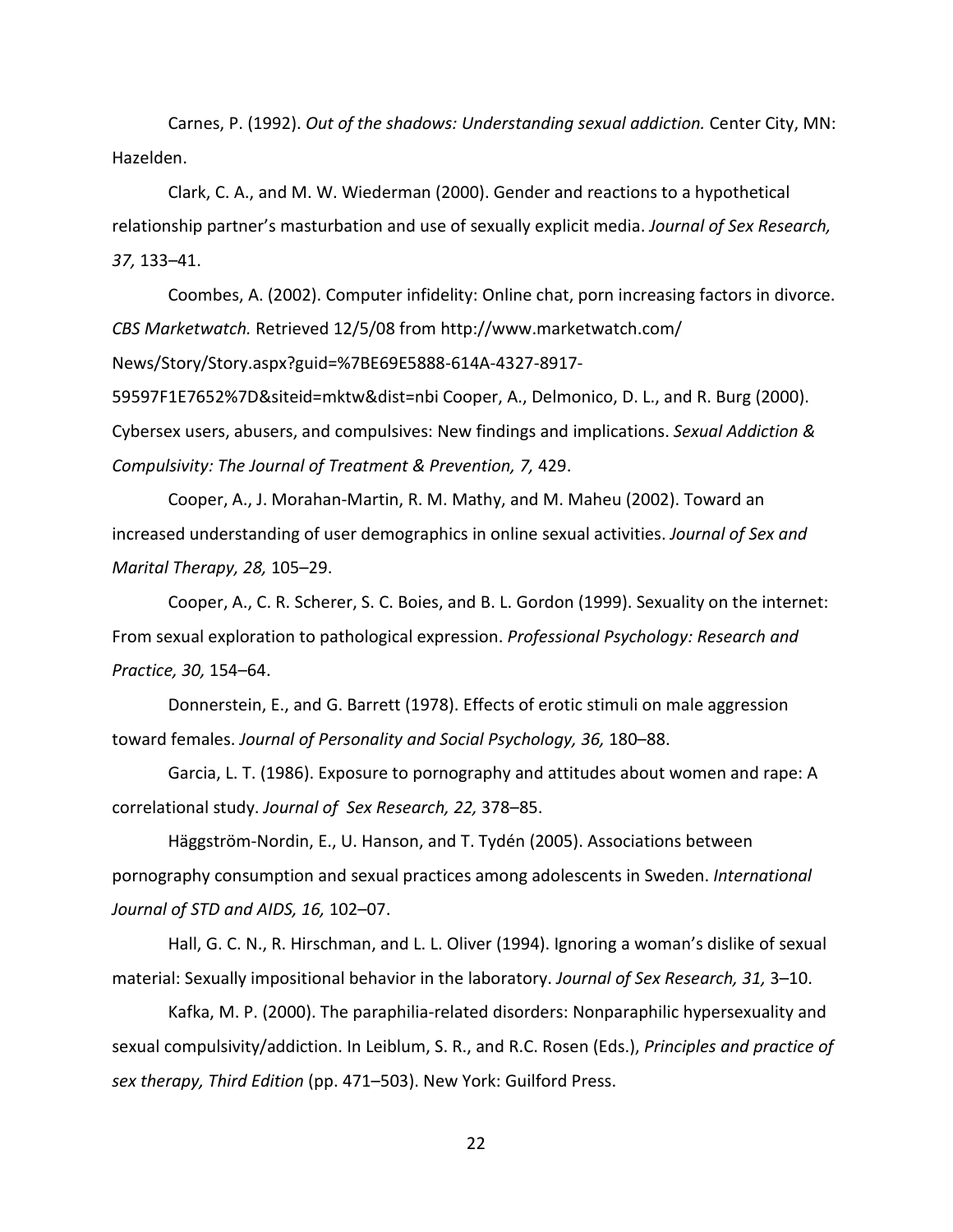Kenrick, D.T., and S. E. Gutierres (1989). Influence of popular erotica on judgments of strangers and mates. *Journal of Experimental and Social Psychology, 25,* 159–67.

Kimmel, M.S., and A. Linders (1996). Does censorship make a difference? An aggregate empirical analysis of pornography and rape. *Journal of Psychology and Human Sexuality, 8,* 1– 20.

Krafka, C., D. Linz, E. Donnerstein, and S. Penrod (1997). Women's reactions to sexually aggressive mass media depictions. *Violence Against Women, 3,*149–81.

Lakshmi-Ratan, R. A., and E. Iyer (1988). Similarity analysis of cognitive scripts. *Journal of the Academy of Marketing Science, 16,* 36–42.

Layden, M. (November 2008). *Use of pornography, including internet pornography, nonconsensual sex, use of prostitutes, acceptance of the rape myth, and permission-giving beliefs.* Paper presented at the 42nd Annual Meeting of the Association for Behavioral and Cognitive Therapies, Orlando, FL.

Levert, N. P. (2007). A comparison of Christian and non-Christian males, authoritarianism, and their relationship to Internet pornography addiction/compulsion. *Sexual Addiction and Compulsivity,* 14, 145–66.

Linz, D. (1989). Exposure to sexually explicit materials and attitudes toward rape: A comparison of study results. *Journal of Sex Research,* 26, 50–84.

Linz, D. G., E. Donnerstein, and S. Penrod (1988). Effects of long-term exposure to violent and sexually degrading depictions of women. *Journal of Personality and Social Psychology,* 55, 758–68.

Loftus, D. (2002). *Watching sex: How men really respond to pornography.* New York: Thunder's Mouth Press.

Malamuth, N. M., and E. Donnerstein (Eds.), *Pornography and sexual aggression* (pp. 19–52). New York: Academic Press.

Marks, I., and R. Dar (2000). Fear reduction by psychotherapies: Recent findings, future directions. *British Journal of Psychiatry,* 176, 507–11.

McGahan, T., and A. J. Bridges (in preparation). What traits do men and women want in a romantic partner? Stated preferences versus actual behavior.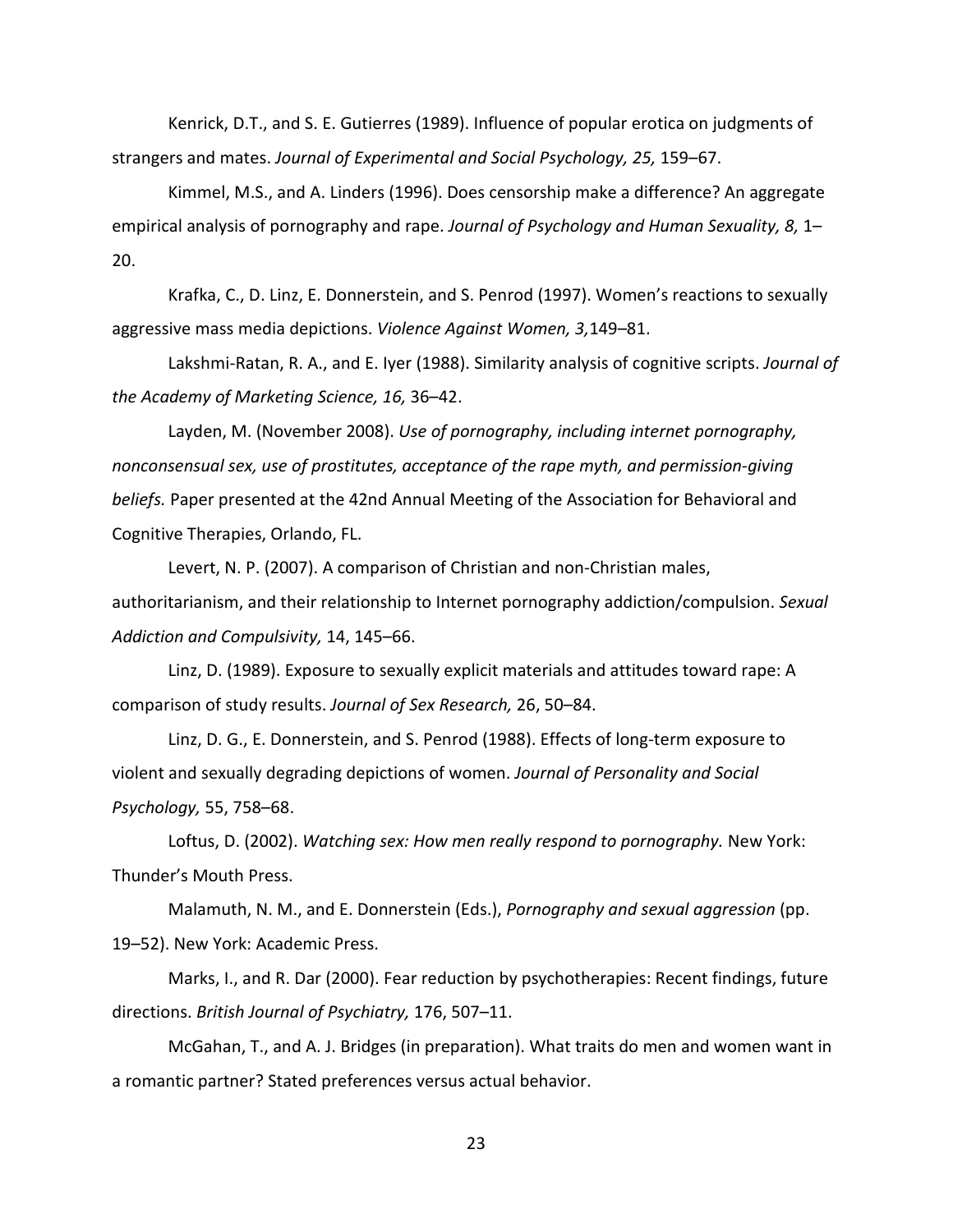Moll, C., and A. J. Bridges (in preparation). Women's perceptions of how partner pornography use affects self-esteem: Empirical test of three variables.

Mosher, D. L., and P. MacIan (1994). College men and women respond to X-rated videos intended for male or female audiences: Gender and sexual scripts. *Journal of Sex Research,* 31, 99–113.

Mulac, A., L. L. Jansma, and D. G. Linz, (2002). Men's behavior toward women after viewing sexually-explicit films: Degradation makes a difference. *Communication Monographs,*  69, 311–28.

Rugle (Eds.), *Comparative treatments of substance abuse* (pp. 96–126). New York: Springer Publishing.

Paul, P. (2005). *Pornified: How pornography is damaging our lives, our relationships, and our families.* New York: Times Books.

Pearson, S. E., and R. H. Pollack (1997). Female Response to Sexually Explicit Films. *Journal of Psychology and Human Sexuality,* 9, 73–88.

Perkins, H. W. (2002). Social norms and the prevention of alcohol misuse in collegiate contexts. *Journal of Studies on Alcohol,* 14, 164–72.

Rideout, V. (2001). Generation Rx: How young people use the Internet for health information.

The Henry J. Kaiser Family Foundation. Retrieved 12/5/08 from

http://www.kff.org/entmedia/20011211a-index.cfm

Robinson, B. E., R. Manthei, K. Scheltema, R. Rich, and J. Koznar (1999). Therapeutic uses of sexually explicit materials in the United States and the Czech and Slovak Republics: A qualitative study. *Journal of Sex and Marital Therapy,* 25, 103–19.

Russell, D. E. H. (1993). *Against pornography: The evidence of harm.* Berkeley, CA: Russell Publications.

Schneider, J. P. (2000). Effects of cybersex addiction on the family: Results of a survey. *Sexual Addiction and Compulsivity,* 7, 31–58.